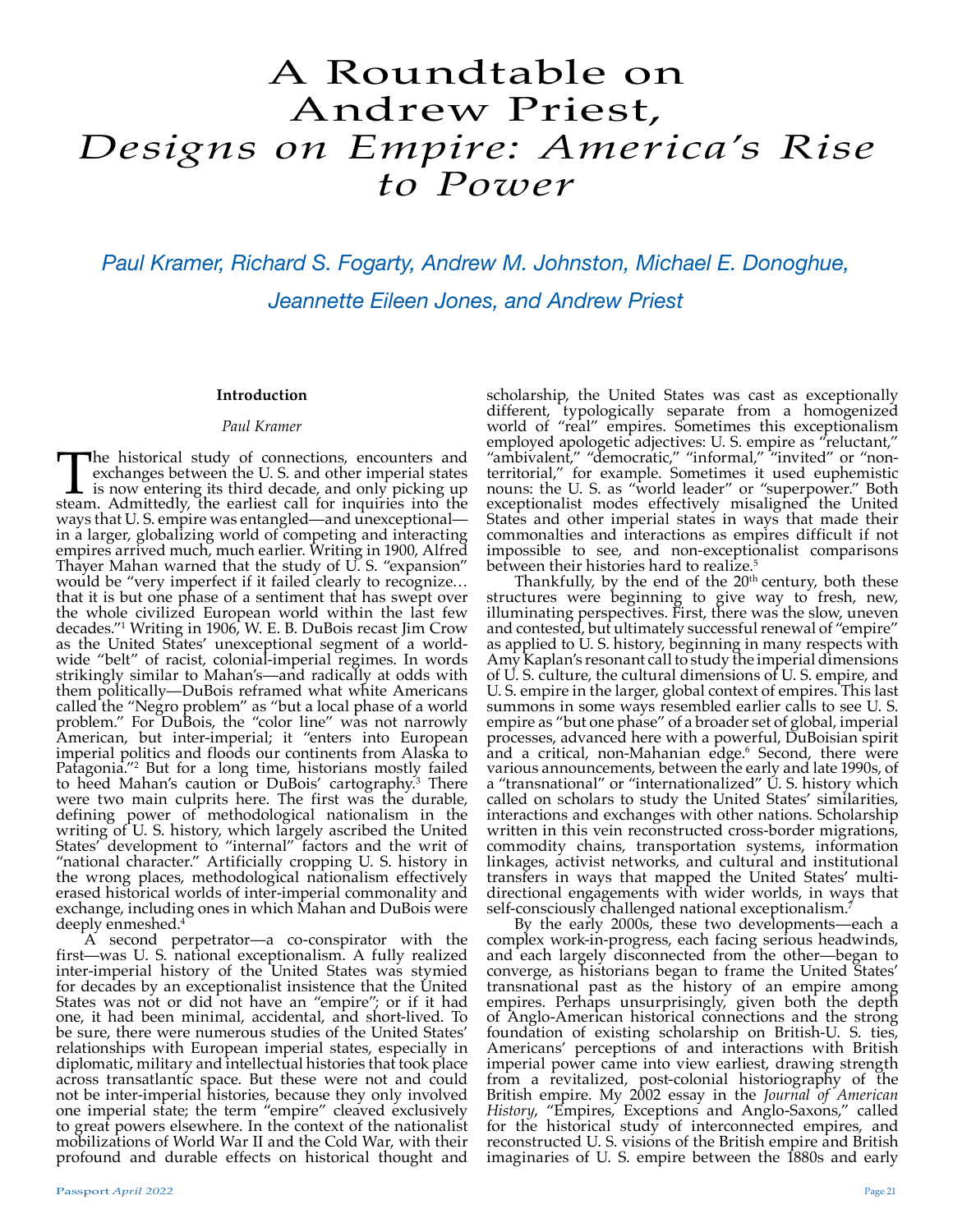1900s. Elizabeth Kelly Gray's scholarship from the same period richly explored Americans' perceptions of British imperial power in the context of early-to-mid-19th century debates about republicanism, slavery and continental empire. Harvey Neptune's *Caliban and the Yankees* brought to vivid light the ways Trinidadians' everyday engagements with U. S. military occupation in the 1940s transformed the meanings of Trinidadian identity and British colonial rule in the domains of music, sexuality, race, and labor. The essays in Julian Go's and Anne Foster's edited volume *The American Colonial State in the Philippines* approached the United States' largest overseas colony in self-consciously connected, comparative and non-exceptionalist ways. Foster's *Projections of Power* widened the horizons of U. S.-Southeast Asian history by connecting Philippine-American colonialism to European colonial empires in Southeast Asia from which they had long been detached. So, too, did Mark Bradley's *Imagining Vietnam and America*, with its striking account of the ways French colonial ideologies informed Americans' perceptions of Vietnamese society in the interwar years.<sup>8</sup>

In many ways this early period's most fully-realized monograph crafted in an explicitly inter-imperial mode was Dirk Bönker's magisterial 2012 *Militarism in a Global Age*, which carefully reconstructed German and U. S. navalists' transatlantic dialogues, mutual perceptions and

institutional and ideological borrowings on matters of military-imperial power, capitalist political economy, expert rule and moral-political order. In doing so, the book provided new periodizations and geographies of the U. S. warfare state, even as it demolished persistent accounts of an exceptionalist German<br>"militarism" from which U. S. "militarism" from which U. S. institutions and political culture had somehow been immune. Most recently, A. G. Hopkins' monumental *American Empire* reinterpreted U. S. imperial history by emphasizing the endurance of British influence and parallels between British and U. S. approaches to empire-building. And consolidating

this development, and poised to inspire its next generation, Kristin Hoganson's and Jay Sexton's recent edited volume, *Crossing Empires: Taking U. S. History Transimperial Terrain* gathers together compelling works by leading scholars that explore histories of U. S. empire as similar to, interacting with, and borrowing from other imperial states.<sup>9</sup>

In this context, Andrew Priest's *Designs on Empire* represents a valuable contribution. The book explores a still under-studied era in U. S foreign relations history, between the early 1860s and the mid-1880s, revealing the many ways that Americans' understandings of the meanings of empire, the United States' actual and aspirational place in the world, and the United States' similarities and differences with respect to other imperial states were shaped by their engagements with other empires. Specifically, Priest shows that Americans' interactions with European colonial projects—the Spanish suppression of Cuban rebellion, British indirect rule in Egypt, the short-lived French imposition of a monarchical regime in Mexico, and the Berlin Conference on the colonial division of Africa—had significant impacts on Americans' self-understandings as nation and empire. In doing so, he demonstrates the interpretive value of an imperial history framework. Traditional approaches would likely have partitioned each of these case studies into its own conventionally regionalized bin, rather than bringing them together in a single volume. By contrast, Priest is able to see them as participating in a common history of U. S. inter-imperial interaction and engagement, similarity and contrast across

Andrew Priest's *Designs on Empire* represents a valuable contribution. The book explores a still understudied era in U. S foreign relations history, between the early 1860s and the mid-1880s, revealing the many ways that Americans' understandings of the meanings of empire, the United States' actual and aspirational place in the world, and the United States' similarities and differences with respect to other imperial states were shaped by their engagements with other empires.

geographies, even as he keeps their regionally distinctive dynamics in view.

Priest's historical cases of inter-imperial encounter are varied and well-chosen: two involve zones of primary U. S. geopolitical interest in the Western Hemisphere and two are based in Africa, where U. S. involvement in this period was more limited. He begins before the Civil War, with influential Americans' rejection of European imperialism as monarchical, tyrannical, backward-looking and antithetical to the United States' virtuous "empire of liberty" across North America. These reflections built the supposed otherness of European empire into the formative meanings of the settler-colonial project that was at the heart of U. S. national and imperial identity. The book then turns to four distinct episodes in the history of U. S. involvements with European imperialism. It first looks at France's invasion of Mexico and installation of Maximilian as ruler in the 1860s; here U. S. policymakers balanced wariness about a European power's violation of the Monroe Doctrine, fear of French intervention against the Union in the Civil War, and perceptions of Mexicans as racially unfit for republican self-government. The book then explores U. S. policy during Cuba's revolt against Spanish colonialism in the Ten Years' War between 1868-78. U. S. officials had long hoped to annex the island or prevent

its transfer to another power. Despite concerns about the Monroe Doctrine, and some sympathy for the Cuban struggle—especially among Black leaders allied with Afro-Cuban struggles for freedom and independence—racist anxiety about the possibility of self-liberated Cuba as "another Haiti," and Spain's promises of emancipation encouraged American policymakers to limit U. S. involvement.

The book then shifts to Egypt and, specifically, to emerging forms of indirect British rule. In the wake of an uprising against the influence of an Anglo-French consortium, Britain invaded and installed a protectorate anchored in its military and naval presence, control of the Suez Canal, and

loan agreements with local elites. Americans, entranced with the region for Biblical and Orientalist reasons, varied in their stances towards British rule: some sympathized with Egyptians' struggles, while others embraced British control as a stabilizing and civilizing response to Egyptian decadence and decline. Importantly, these developments provided some Americans inspiring models of imperial power defined in terms of capitalist exploitation and trade, without the costs and risks of direct military conquest and colonial administration. Finally, the book takes up the United States' involvements in the 1884-5 Berlin Conference on Africa, in which a dozen imperial powers convened to discuss European control over the continent and prospects for an "orderly" colonization without chaotic, disruptive, inter-European warfare. Here as elsewhere, U. S. policymakers embraced racist European discourses of a "civilizing mission" in Africa as they sought to secure open commercial access and prevent the carving up of Africa into economic spheres from which Americans might be excluded. Meanwhile, African-American commentators hoped to protect Liberia from European colonization, even as many advanced their own versions of a "civilizing mission." In this context, as in Priest's other cases, Americans developed their changing attitudes towards empire, and the United States' role in the world, in the thick of conflicts over European colonialism, its varieties and its

alternatives.<br>In the insightful exchange that follows, the respondents—experts on the wide-ranging histories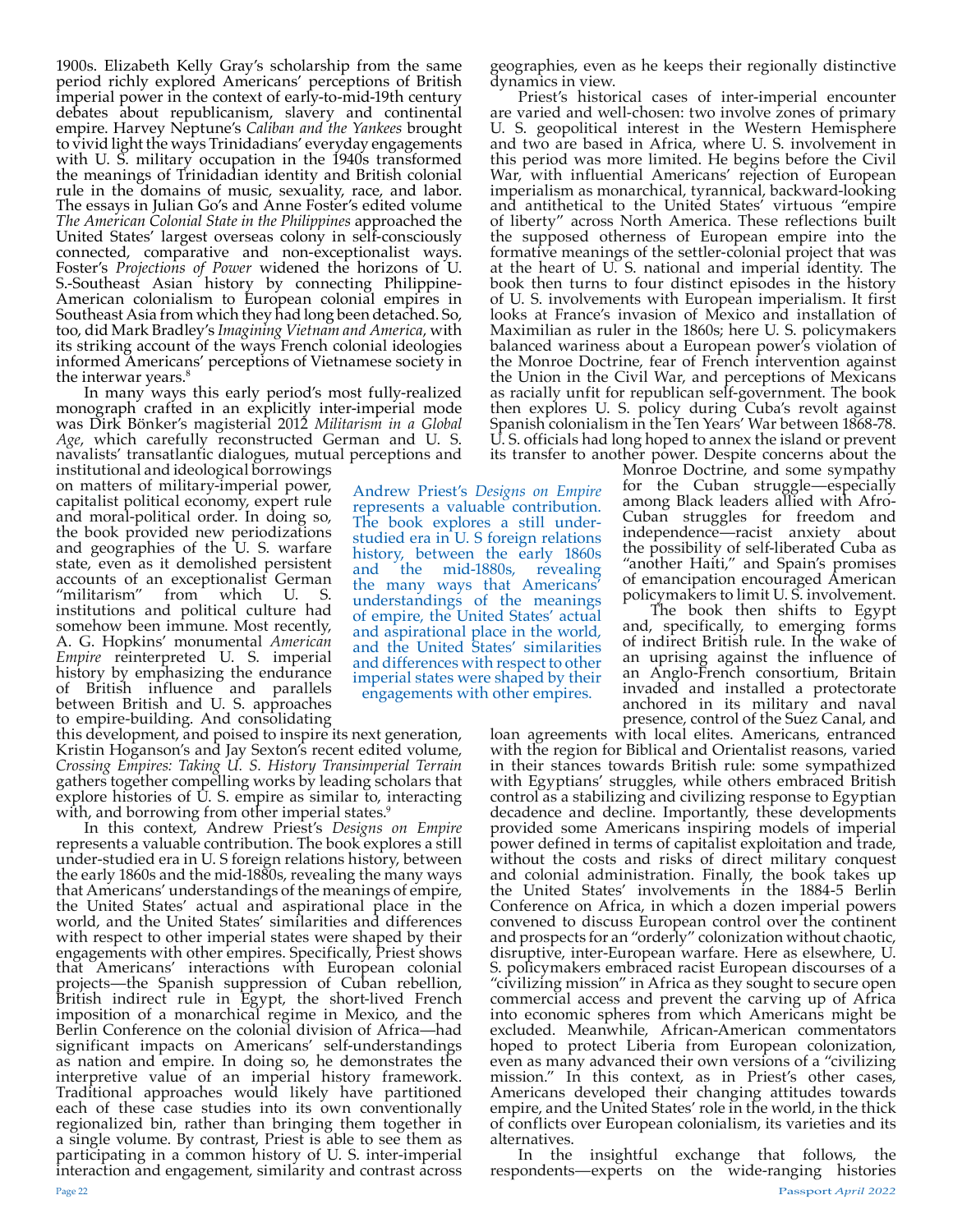that Priest's book engages with—emphasize its many strengths. As they point out, Priest's account of Americans' involvements in and reflections on European colonialism reveals the complex ways that Americans observed and learned from other imperial states, projected onto them, and distinguished themselves from them. While it is easy to take for granted that Americans would cast themselves as an exceptionalist non-empire or anti-empire (given the polity's origins in anti-imperial revolt and its more general propensities for exceptionalist self-understanding), Priest shows these forms of imperial exceptionalism emerging, and reinforces how important American imaginaries of European empire were to this process. While Americans' exceptionalist impulses stretched back further in time, and developed in myriad contexts—from debates about

the viability of republican forms of government to questions about whether all industrial-capitalist societies would ultimately give rise to socialism each of these discursive domains had their own particular dynamics. Priest convincingly shows that Americans' understandings of self and world were not worked out in the abstract, but in the context of specific interimperial interactions as they unfolded. Importantly, he demonstrates that there was no necessary contradiction between Americans' acceptance of Eurocentric, imperial discourses, their adoption of features of European colonial rule, and

While it is easy to take for granted that Americans would cast themselves as an exceptionalist non-empire or anti-empire (given the polity's origins in anti-imperial revolt and its more general propensities for exceptionalist self-understanding), Priest shows these forms of imperial<br>exceptionalism emerging, and exceptionalism emerging, and reinforces how important American imaginaries of European empire were to this process.

their insistence that Americans ways of being in the world were exceptionally and virtuously different. Across the contexts he studies, racialized visions of the naturalized and necessary geopolitical domination of Euro-American states—already present in U. S. ideologies of Manifest Destiny—played a defining role in Americans' evolving understandings of their right and duty to conquer others. Shaped in the crucible of U. S. involvements with European colonialism, these visions would be reforged in ways that informed (even as they did not determine) the United States' extra-continental colonial-imperial projects in the

 $20<sup>th</sup>$  century.<sup>10</sup><br>While emphasizing the book's strengths, the respondents also register some criticisms. Fogarty suggests that the book, which mostly uses diplomatic archives, Congressional debates, and elite opinion published in influential journals, might have benefited from more varied primary sources, especially popular-cultural sources through which Americans came to imagine and depict European colonialism. He also wishes the book had taken its discussion of U. S. attitudes towards French colonialism forward in time, into France's era of self-consciously assimilationist, republican imperialism, a project that had historical linkages to and resonances with the United States' own, racialized, imperial-republican project. Donoghue similarly would have liked the book to embed its central cases in deeper chronological contexts, and notes that the conclusion could have gone into greater depth in tracing the implications of these European-American encounters for the United States' extra-continental imperial projections in the 1890s and beyond. Johnston observes that the book's discussions of imperial interactions in the post-Civil War decades make only limited reference to larger contexts of white-supremacist, North/South reconciliation, and rising immigration restriction that unfolded at the same time. Jones would have wanted to see the book, which includes a number of prominent Black commentators, discuss the points of view of a wider range of observers, especially Black women, who had their own diverse approaches to European colonialism, especially in African contexts.

The respondents nevertheless agree that *Designs on* 

*Empire* is a significant and well-executed book that makes a key contribution to histories of U. S. empire, inter-imperial interaction and Americans' evolving understandings of the United States' place in the world. And like many useful scholarly works, it raises compelling questions that go beyond its immediate scope, including questions about our own time. Americans' attitudes towards the actions of other imperial states continue to reshape their visions in ways that enlighten and obfuscate. The United States has continuously triangulated its geopolitical identity with reference to both positive and negative models of empire; in the context of the brutal invasion of Ukraine, Russia clearly plays the latter role. Here some commentators have stressed the uncomplicated moral necessity of American power and insisted that discussion of the United States' own recent and

ongoing histories of imperial projection must be set aside in the interests of rallying Americans and "the West" for a unified response to Russian aggression. Remarkably, such comments predicate a responsible, clear-eyed response to Putin's imperialist war on the erasure of U. S. imperial pasts and presents.

But it is far from clear why supporting Ukrainians' aspirations for self-determination and freedom, and safeguarding Ukrainian refugees, requires U. S. imperial forgetting, especially given that such forgetting has in many cases had its own horrific and violent fallout. There will always be

a geopolitical rationale available for why defining aspects of the U. S. past and present are inconvenient; by a set of remarkably versatile, ever-shifting criteria, and in light of the reality and specter of other empires' actions, the right moment for reckoning may never arrive. The question is whether empires get the histories they want and need, or whether historians insist on creating something else. *Designs for Empire* explores very different moments and situations, but it shows these dynamics at work. When it comes to the longstanding project of exceptionalizing U. S. power in the world and sanitizing, effacing and forgetting its imperial dimensions, the violence and ruthlessness of other empires remains a sinister gift that keeps on giving.

- 
- Notes:<br>1. Alfred Thayer Mahan, The Problem of Asia and Its Effect upon In-
- Franchise Company of the Liberty State and Its Effect upon International Policy (Cambridge, Mass., 1900), p. 4.<br>2. W. E. B. DuBois, "The Color Line Belts the World." Collier's Week-<br>ly, Vol. 28 (Oct. 20, 1906).

 $3.$  The turn of the  $20<sup>th</sup>$  century saw a burst of scholarly and popular publications and university courses that placed the United States new, overseas colonizing thrust in an inter-imperial context, in hopes that that the United States might learn the "white man's burden" from seasoned experts, and take away cautionary lessons. But the trend faded relatively quickly, including among historians. See Frank Ng, "Knowledge for Empire: Academics and Universities in the Service of Imperialism," in Robert David Johnson, ed., *On Cultural Ground: Essays in International History* (Chi-<br>cago: Imprint Publications, 1994), pp. \_\_\_\_\_<br>4. For a definition and exploration of "methodological national-

4. For a definition and exploration of "methodological national- ism" as it applies to immigration historiography, see Andreas Wimmer and Nina Glick Schiller, "Methodological Nationalism and Beyond: Nation-State Building, Migration and the Social Sci-<br>ences," *Global Networks*, Vol. 2, No. 4 (2002), pp. 301-334.<br>5. For a discussion of exceptionalism and empire in histories of the

U. S. in the world, see Paul A. Kramer, "Power and Connection: Imperial Histories of the United States in the World," *American Historical Review*, Vol. 116, No. 5 (December 2011), esp. pp. 1358- 1361.

6. Amy Kaplan, "Left Alone with America: The Absence of Empire in the Study of American Culture," in Amy Kaplan and Donald E. Pease, *Cultures of United States Imperialism* (Durham: Duke University Press, 1993), pp. 3-21.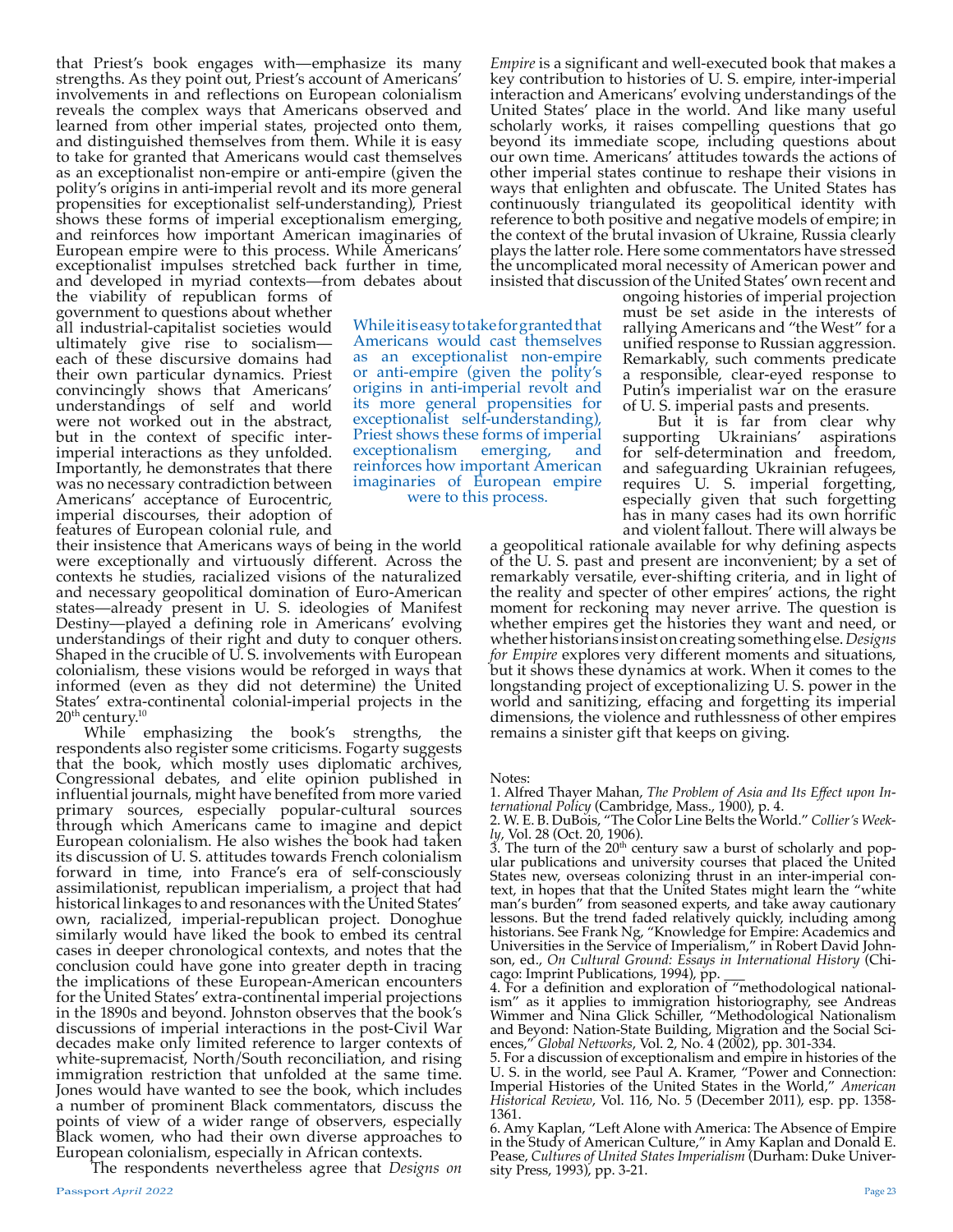7. On this development see, especially, Ian Tyrrell, "American Exceptionalism in an Age of International History," *The American Historical Review*, Vol. 96, No. 4 (Oct. 1991), pp. 1031-55; Thomas Bender, ed., *Rethinking American History in a Global Age* (Berkeley: University of California Press, 2002); Daniel T. Rodgers, *"*American Exceptionalism Revisited," *Raritan* Vol. 24, No. 2 (2004), pp. 21-47.

8. Paul A. Kramer, "Empires, Exceptions and Anglo-Saxons: Race and Rule Between the British and U. S. Empires, 1880-1910," *Journal of American History*, Vol. 88 (March 2002), pp. 1315-53; Elizabeth Kelly Gray, "American Attitudes toward British Imperialism, 1815-1860," (PhD thesis, College of William and Mary, 2002); Julian Go and Anne Foster, eds., *The U. S. Colonial State in the Philippines: Global Perspectives* (Durham: Duke University Press, 2003); Harvey Neptune, *Caliban and the Yankees: Trinidad and the United States Occupation* (Chapel Hill: University of North Carolina Press, 2007); Anne Foster, *Projections of Power: The United States and Europe in Colonial Southeast Asia, 1919-1941* (Durham: Duke University Press, 2010); Mark Bradley, *Imagining Vietnam and America: The Making of Postcolonial Vietnam* (Chapel Hill: University of North Carolina Press, 2003), chapter 2. For other projects in inter-imperial history,

see Paul A. Kramer, "Historias Transimperiales: Raíces Espanoles del Estado Colonial Estadounidense en Filipinas," in María Dolores Elizalde y Josep Ma. Delgado, eds., *Filipinas, Un País Entre Dos Imperios* (Barcelona: CSIC, 2011), pp. 125-41; Paul A. Kramer, ""Reflex Actions: Colonialism, Corruption and the Politics of Technocracy in the Early Twentieth Century," in Bevan Sewell and Scott Lucas, eds., *Challenging U. S. Foreign Policy: America and the World in the Long Twentieth Century* (Palgrave Macmillan, 2011), pp. 14-35.

9. Dirk Bonker, *Militarism in a Global* 

*Age: Naval Ambitions in Germany and the United States before World War I* (Ithaca: Cornell University Press, 2012); A. G. Hopkins, *American Empire: A Global History* (Princeton: Princeton University Press, 2019); Kristin Hoganson and Jay Sexton, eds., *Crossing Empires: Taking U. S. History Transimperial Terrain* (Durham: Duke University Press, 2020).

10. On race in U. S. foreign relations history and historiography generally, see Paul A. Kramer, "Shades of Sovereignty: Racialized Power, the United States and the World," in Frank Costigliola and Michael Hogan, eds., *Explaining the History of American Foreign Relations,* 3rd edition (Cambridge University Press, 2016), pp. 245-270.

# **Not in It for the Real Estate**

# *Richard S. Fogarty*

**B**orn of a protest movement and a war of decolonization, the United States has since its inception imagined itself as anti-imperial and anti-colonial. This notion is as influential at the beginning of the twenty-first cen the United States has since its inception imagined when viewing the United States as an empire may be more strongly justified than it has ever been, as it was during the nation's first two centuries of existence.

In October 2001, Secretary of Defense Donald Rumsfeld articulated this repudiation of empire with distinctive bluntness when he discussed U.S. policy in Afghanistan and the Middle East. He claimed that the United States had "no aspiration to occupy or maintain any real estate in that region." Eight months later he would repeat the formulation, this time asserting that the Western nations united in NATO, following in the foreign policy tradition of the United States, were "countries that have no interest in taking over other peoples' real estate."1

 Gathering the allies of NATO under the umbrella of America's selfless magnanimity in this way was interesting and significant. Historically, Americans who thought about imperialism and colonialism most often compared U.S. policies and behavior with those of the great European

empires, particularly the British, French, and Spanish. Most American observers were keen to contrast the imperial restraint of the democratic, altruistic United States with traditional European acquisitiveness, highhandedness, and oppression.

Indeed, though he had a different purpose in mind, Rumsfeld drew on this familiar trope contrasting progressive American attitudes with retrograde European behavior when he referred to Western European nations, even NATO allies, as "old Europe," which could not understand or support U.S. policy like the "new" European nations of the eastern region of the Continent.<sup>2</sup> That the secretary of defense seemed to muse somewhat contradictorily with respect to the qualities of his NATO allies is less important than his channeling of powerful currents of official and often popular thinking about the United States in relation to both empire and Europe.

Andrew Priest, in his insightful new book *Designs on Empire: America's Rise to Power in the Age of European* 

Priest is primarily interested in American ideologies of empire as articulated through political discourse. He notes that ideology is often not a central focus in scholarship on U.S. foreign policy, but he argues that domestic conversations about the imperial and colonial ventures of European powers, both those aired publicly and those carried on internally among government officials, were important in shaping American approaches to its own empire-building.

*Imperialism*, demonstrates the enduring resonance of these sentiments in official rhetoric about empire by beginning his study with a statement by a figure very different from Donald Rumsfeld: President Barack Obama. Speaking at Fort Bragg in December 2011, Obama said, "Unlike the old empires, we don't make . . . sacrifices for territory or for resources. We do it because it is right"  $(1)$ .<sup>3</sup> The vocabulary and phrasing are, characteristically, more elevated

and eloquent, but the nearly exact correspondence between the sentiments expressed by the two men is striking.

Priest's work makes it clear that this is no accident, for both men, in their official capacities as formulators of and spokesmen for U.S. policy and as (admittedly very different) products of American political culture, were inheritors of a long and powerful tradition of thinking about the United States as "essentially *unimperial*" (4). This idea has been an important part of the broader sense of American exceptionalism that animates so much of political life in the United States. What Priest demonstrates so clearly and in such detail is not only the long-term consequences of this way of thinking about the nation and empire, but also just how important encountering and thinking about European

Critically, *Designs on Empire* locates key moments in this development before the late 1890s, when the United States erupted into the global pursuit of imperial power through its war with Spain. A great deal of scholarship, with good reason, focuses on this period, but Priest shows that Americans were having robust conversations about imperialism and colonialism earlier, during the period between the 1860s and the 1880s. And the actions of European imperial powers fueled these conversations, which would powerfully shape American self-understandings with respect to empire well before the USS *Maine* exploded in Havana Harbor.

Priest is primarily interested in American ideologies of empire as articulated through political discourse. He notes that ideology is often not a central focus in scholarship on U.S. foreign policy, but he argues that domestic conversations about the imperial and colonial ventures of European powers, both those aired publicly and those carried on internally among government officials, were important in shaping American approaches to its own empire-building.

In this the author is in harmony with the historiographies of European imperialism, which have long focused on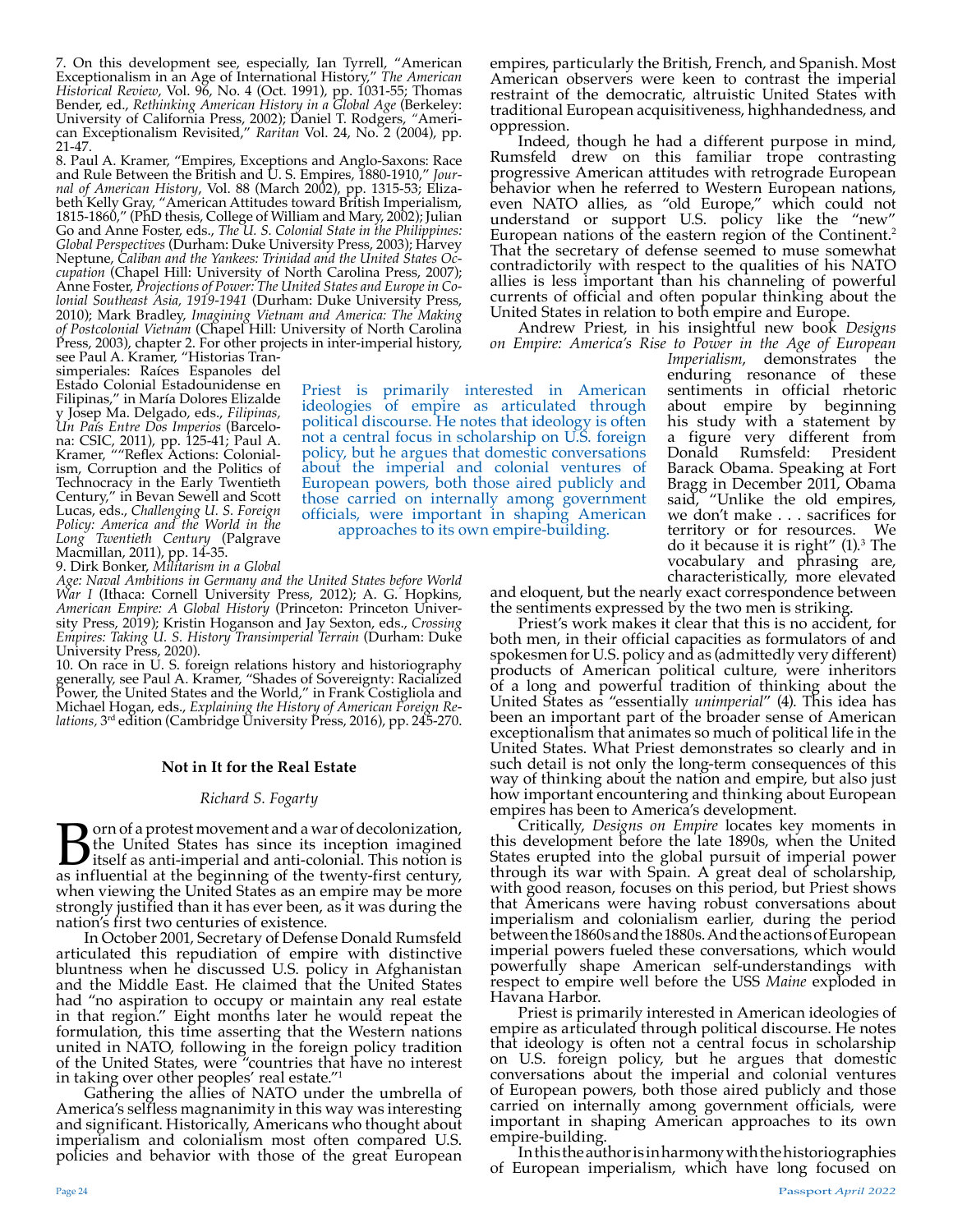ideology and culture more broadly as keys to understanding the empires of the "new imperialism" of the late nineteenth and early twentieth centuries. In fact, it is not too much to say that the study of ideology and culture have come to dominate these historiographies.4 To be sure, these studies often, though certainly not always, examine attitudes about empire among people across the social spectrum and on both sides of the colonial divide, while Priest is primarily concerned with the words and thoughts of elite political actors and opinion makers. He argues that the focus on elites is more or less inescapable, because they "left the clearest imprint on the documentary record" (3), but it is important to note that historians of European imperialism have explored popular attitudes as well by surveying the artifacts of popular culture—such as advertisements, music and songs, literature, memoirs and adventure stories, games, imagery, films, expositions, and more—that are often surprisingly full of revealing references to empire.<sup>5</sup> Nonetheless, the author here seeks to uncover the thinking of influential figures who were in a position to shape U.S.

policy with respect to empire, and through deep research and insightful analysis he paints a clear picture of earlier developments that led to later and better-known assertions of U.S. imperial power at the very end of the nineteenth century.

Priest begins his book by surveying attitudes toward the great European imperial powers during the early years of the American republic, finding sentiments that would become more pronounced during the period he is primarily interested in, the 1860s through the 1880s. Before the Civil War, influential Americans regarded European empires with

feelings ranging from skepticism to distaste. They believed that the young republic's form of government and its commitment to non-intervention in the affairs of other nations (a foreign policy stance famously inaugurated by George Washington during the founding years of the country) set it apart and above the corruptions of empire.

At the same time, however, the United States was embarking on a policy of colonial expansion, which Americans could separate from the empire-building of others by ignoring the despoliation of Native Americans, characterizing new lands absorbed as "empty" or "unproductive," viewing the incorporation of new contiguous territories as different from the conquest of faraway lands overseas, and arguing that the United States eventually welcomed these new territories (or at least the white males in them) into the republican family on an equal footing and with political representation.

This hypocrisy and double-talk about empire would endure through more overt assertions of imperial power, such as those that resulted from the Spanish-American War, and beyond (they would even crop up much later in the words and actions of U.S. government officials such as Donald Rumsfeld and Barack Obama). In short, this early period saw Americans "assuming a separation from European imperialism but incorporating many of its prejudices and practices" (41). Crucially, there was very little difference between Europeans and Americans when it came to racist views of non-white peoples as unfit to direct their own affairs and live outside the control of Western imperial control. In this, Americans were already very close to embracing the European rhetoric of a colonial "civilizing mission" long before they sought to carry out this mission far from the continental United States.

This sort of sneaking admiration for and emulation of European imperial prejudices and practices, combined with an ideological and rhetorical repudiation of these same prejudices and practices, informed the responses of Americans to four critical episodes between 1861 and 1885. Watching France's Napoleon III intervene militarily in Mexico during the U.S. Civil War, Secretary of State William Seward drew a clear distinction between French tyrannizing over a foreign people and the United States' own expansion, which was, he wrote, "domestic and republican" (67).

It is clear, however, that Seward and other Americans could not bring themselves to oppose French policy too forcefully, even when it involved overthrowing a republican form of government in the Western Hemisphere. Their reluctance was due not only to the exigencies of civil war, but also to their views of Mexicans as a people unfit for republican self-rule. Even Frederick Douglass, himself a victim of condescending, paternalistic racism, agreed. He wrote that there was "perhaps a deficiency inherent in the Latin races" that prevented Mexicans from a "full comprehension of the principles of republicanism" (70).

This world of empires was significantly consolidated at the 1884-1885 Berlin Conference, where more than a dozen imperial powers met to regulate European control over Africa—in effect, to divide up the continent among themselves. The United States sent a delegation to the conference, not to obtain for itself what Leopold II of Belgium called "a slice of this magnificent African cake," but to preserve American economic interests by advocating for international free trade, a stance formalized a decade and a half later as the Open Door Policy.

Such views also informed U.S. policy toward Cuba during the Ten Years' War, which began in 1868, and discouraged the United States from intervening on behalf of Cuban insurgents against Spanish rule (an intervention that would have been in line with America's general distaste for Spanish colonialism and its interest in gaining greater influence over the island). In addition, they gave further impetus to the tendency of white Americans to identify with European colonial powers as they sought to rule over "inferior" races. As the editor of the *New York Evening Post* put it in a letter to Secretary of State Hamilton

Fish, "We do not want Cuba with her ignorant population of Negroes, mulattos . . . alien to our population" (113). Even in a Western Hemisphere supposedly covered by the Monroe Doctrine, which repudiated European interference, American racism significantly tempered the rhetoric of

anticolonialism. toward identifying with European imperialists rather than those who rebelled against the influence of the very imperial power against which Americans had fought in their own war of decolonization. To many Americans, British control over Egypt seemed justified—and certainly preferable to the chaos that would supposedly reign if non-white Egyptians managed their own affairs. What was more, Britain's model of indirect rule rather than outright colonial conquest and direct rule was attractive to Americans, who regarded such arrangements as models that would enable the United States to develop international economic power without the burdens of formal empire. The "civilizing" process of indirect rule would safely keep racial inferiors at arm's length while preserving the economic benefits of free trade in a world of Western empires that often closed off their colonial markets to competition.

This world of empires was significantly consolidated at the 1884–1885 Berlin Conference, where more than a dozen imperial powers met to regulate European control over Africa-in effect, to divide up the continent among themselves. The United States sent a delegation to the conference, not to obtain for itself what Leopold II of Belgium called "a slice of this magnificent African cake," but to preserve American economic interests by advocating for international free trade, a stance formalized a decade and a half later as the Open Door Policy. The American delegates to the conference, as well as government officials and other elites at home, enthusiastically embraced the rhetoric of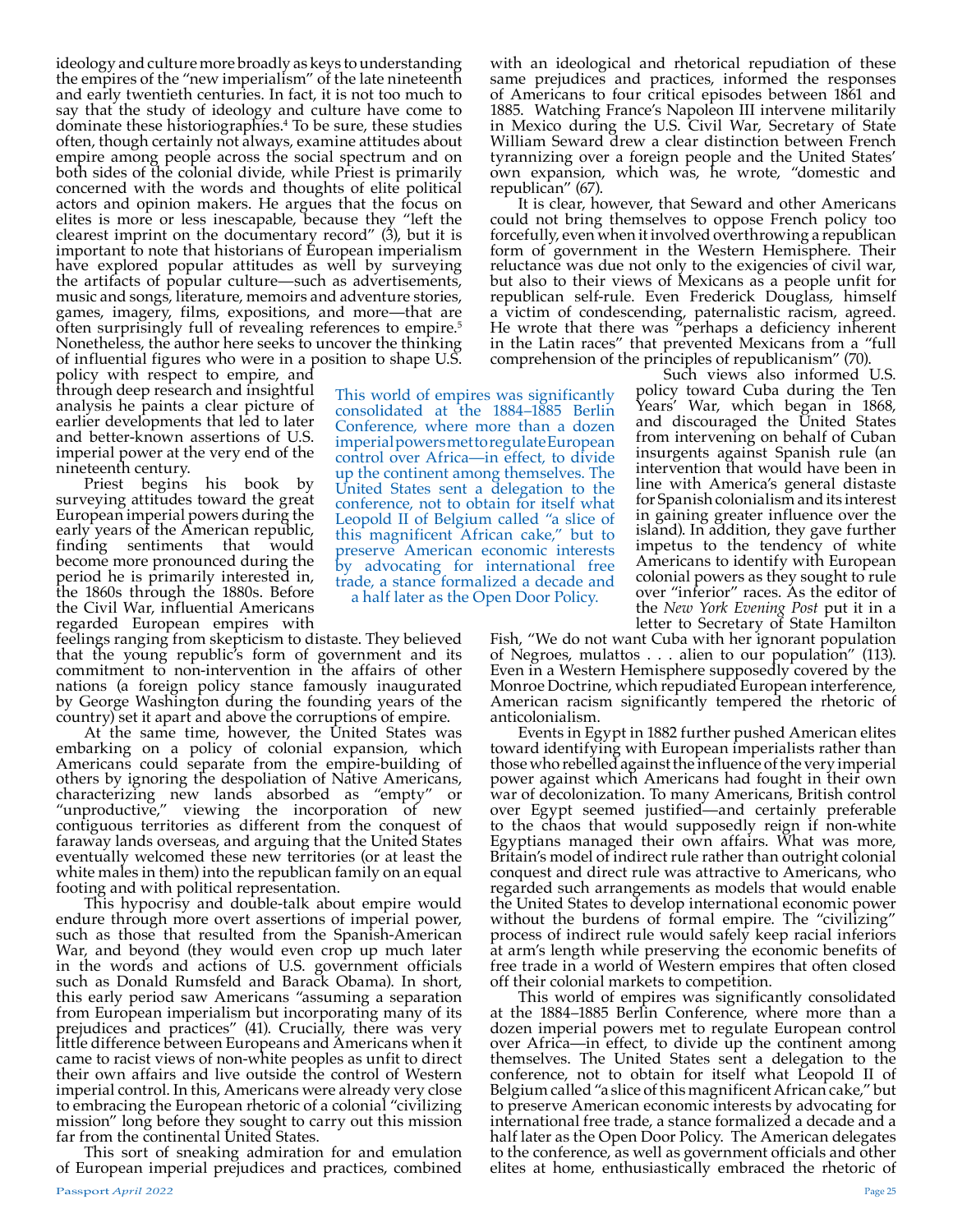Europeans' "civilizing mission" in Africa, predicated as it was on the essential savagery and primitiveness of black Africans.

This mission sat easily with the predominant racist views of white Americans, of course. The American presence in Berlin "further embedded" the United States "in concepts of race and rule . . . that would be . . . ultimately acted upon in multiple arenas" (157). More similar to European colonialists than they often wanted to admit, American elites were not only ready to engage in an imperial project by the mid-1880s, they were in fact already engaging in the broader Western imperial project and had more or less fully developed the particular blend of "civilization" and "commercialization" that would characterize U.S. imperialism well before the conflict with Spain at the end of the century that would decisively propel the nation onto the world stage as an empire (188).

Examining four discrete episodes in chapters that mostly focus on American views of a particular European empire (first France's, then Spain's, Great Britain's, and Germany's) at a particular point in time enables Priest to

develop fully and in detail particular aspects of the evolution of the United States' own complex relationship to the idea and fact of empire. Yet although the chapter on the Berlin Conference does allow for a wider focus and some sense of how American policy- and opinion-makers viewed and compared European empires, there is at least one disadvantage to the author's approach.

For instance, as instructive as the U.S. response to the French intervention in Mexico is, moving away from a sustained discussion of French imperialism after the French

left Mexico in 1867 leaves important and potentially very interesting aspects of the French colonial empire unexamined. Napoleon III fell from power three years after withdrawing from Mexico, and France inaugurated its Third Republic, a regime that decisively consolidated the republican form of government in the country and remains to this day the longest lasting in French history since the Revolution of 1789. While building the republic at home, the Third Republic also built a globe-spanning colonial empire in the decades after 1870, second in size only to the British

Empire. If Americans were temperamentally suspicious not only of French intervention in North America, just across their southern border, but also of Napoleon III's status as an emperor and his efforts to put another European emperor on the throne of Mexico, there was every reason they might view the actions of a sister republic in a different light. Just five months after the end of the Berlin conference, Prime Minister Jules Ferry, one of the most important early architects of the Third Republic and of its colonial empire, defended his government's colonial policies in the French parliament. France, he argued, needed to participate in the European scramble for empire heating up in the 1880s for three reasons. First, in an international economic environment of rising competition and protectionism, France needed to capture additional export markets. Second, there was a "humanitarian and civilizing side of the question." "Superior races," he claimed, "have a right vis-à-vis inferior races . . . a right because superior races have a duty . . . the duty to civilize inferior races."

The third justification for building the French colonial empire was a matter of "politics and patriotism." Strategic considerations in a competitive and dangerous world dictated that France seek—through enhanced wealth, naval coaling stations, and much else—to put itself in a geostrategic position of strength in relation to the other great powers.

Ferry articulated a case for what might be called "French exceptionalism": France's republican leaders had a "sense of the grandeur of France" and had shown that unlike the limited horizons of smaller, lesser nations, "something else is needed for France . . . she cannot be merely a free country . . . she must also be a great country, exercising all the influence over the destiny of Europe that is rightfully hers . . . [S] he ought to spread this influence throughout the world and carry everywhere that she can her language, her customs, her flag, her arms, and her genius."6 As Priest's book demonstrates, many Americans were thinking along these same lines about their own exceptional nation, also a republic, also with long experience dividing humanity into "superior" and "inferior" races.

If American observers in the 1860s could lament the French incapacity for self-government, as evidenced by their imperial regime headed by a Napoleonic emperor, and compare French foreign adventures unflatteringly to the successes of the British Empire (57), it would be interesting to know how views might have changed later, during a period when a republican regime in France, far more democratic

> than the government in Britain, was building a colonial empire that by the early twentieth century covered over 6.5 million square miles and ruled 44 million people outside of France.

To be sure, an affinity with Great Britain and its empire—reinforced through linguistic, historical, and cultural ties that have for most American elites been stronger than links to any continental European nation—was in strong evidence from the beginning of the American republic, and would continue down to the present day's "special relationship." The remarkable

statement from an editorialist in 1889 that Britain was "nearly as much entitled to be called a republic as she will ever be" demonstrated the power of these ties (though the idea of Britain as a republic would shock most Britons, then and now, and demonstrates the author's odd confusion between that nation's increasing, if grudging, expansion of

Priest quotes this British editorialist's statement, but what his readers might not know is that it appeared in an article entitled, "Republicanism in France," published in the centenary year of the French Revolution of 1789. The writer denied the title of republic to France, despite the formal nature of its constitution, for various alleged political failings. Prejudices and stereotypes die hard.7 Yet Francophilia has been as powerful a current in U.S. history as Francophobia, and from their origins in twin late-eighteenth-century revolutions shaped in part by a common Enlightenment heritage, through various alliances (including the young U.S. republic's first alliance in 1778, which helped ensure its survival) and disagreements, the two nations' histories and self-images have intertwined.

Much would change in the United States and the world of empires by 1914, and in any case, Priest is concerned with an earlier period. But it may be significant that when the Great War broke out in Europe many Americans were drawn to risk and even sacrifice their lives to fight for the imperiled republic of France (and its empire) well before the United States entered the conflict in 1917. During the war Americans also expressed their affinity for the French cause on official occasions: witness the famous declaration, delivered in a speech at Lafayette's tomb, by one of General Pershing's staff officers, Colonel Charles E. Stanton: "Lafayette, we are here!" Such sentiments attested to the long history of friendship between the two nations and the many debts of gratitude incurred over the years.<sup>8</sup>

American attitudes toward their British allies in this

Examining four discrete episodes in chapters that mostly focus on American views of a particular European empire (first France's, then Spain's, Great Britain's, and Germany's) at a particular point in time enables Priest to develop fully and in detail particular aspects of the evolution of the United States' own complex relationship to the idea and fact of empire.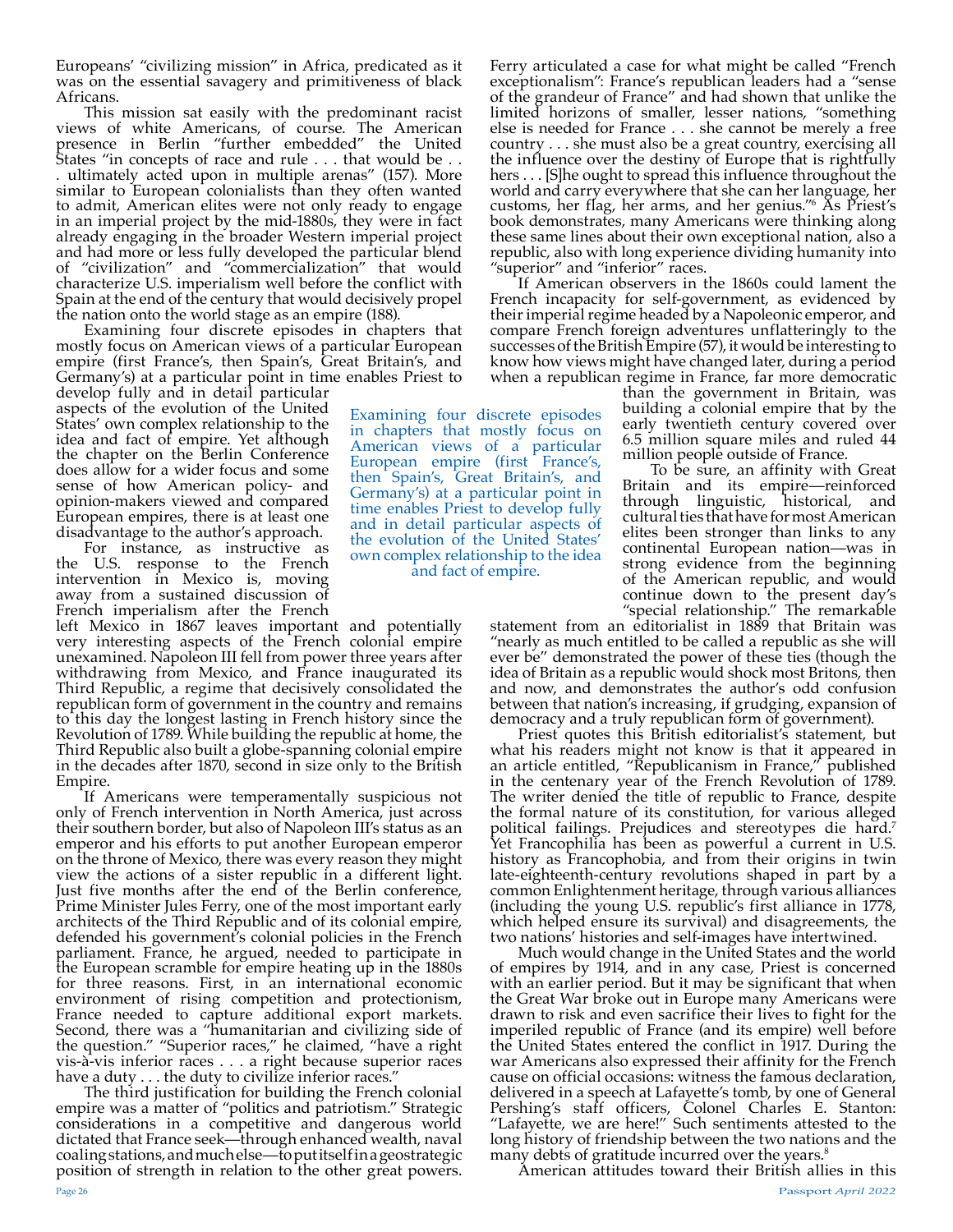war were often notably cooler, at all levels of the government and military. In other words, we cannot always take for granted the closeness of the United States and Great Britain over the last two centuries, despite the very real influence and even admiration of Americans for Britain's ways of ruling its empire during the nineteenth century.

What Americans made of the republican empire France was building from 1870 onward is at least worth investigating. In particular, it would be interesting to know what Americans thought about the French version of the colonial civilizing mission, which laid heavy stress on the supposed assimilation of colonial subjects into French culture and, theoretically, the body politic of the nation. This sometimes caused the French to appear far more racially tolerant than either the British or the Americans, who were more likely to balk at the notion of absorbing allegedly inferior peoples, even if they were "civilized" through colonization.

To be sure, race-consciousness did exist in France, as

the possession of a colonial empire predicated on white superiority and a "right" and "duty" to rule clearly indicated. Understandings of race merely differed in certain respects between France and the United States, and the race-consciousness of white Americans often aligned more closely with predominant views in Britain. But the republican form of government and a formal adherence to republican principles of freedom, equality, and universal humanity suggest some consonance between attitudes toward empire in France and the United States.

If Americans have often been uncomfortable with the idea that they rule over an empire on the model of European imperial constructs, if colonialism was, in the words of William

Appleman Williams, an "embarrassment" for Americans, it was and is at least in part because colonialism clashes so glaringly with the republican principles by which Americans like to think they live (Priest quotes Williams on p. 5). As the great historian of French colonialism Henri Brunschwig recognized, this sort of hypocrisy was likely to give professed republicans a bad conscience. For French colonialists, the way to clear their consciences was to claim, to themselves and others, a sincere pursuit of a humanitarian "civilizing mission" and an assimilation of colonial subjects that would allow them, eventually, to enjoy republican freedom and equality<sup>9</sup>

White Americans have always lived with the glaring reproach to their republican ideals embodied first in the institution of slavery, then in vicious racism and oppression. But attempts to resolve these contradictions through an ideology of "civilization" and a supposedly selfless and altruistic foreign policy that seeks to "free" and "lift up" other peoples without coveting their "real estate," to make "sacrifices" because "it is right" rather than for "territory or resources" like the "old empires" of "old Europe," were and are critical justifications and rationalizations of U.S. foreign policy and empire-making. In short, like republican France, the republican United States must appear "fundamentally *unimperial*" (201) to clear its guilty imperial conscience.

These ruminations on the instructiveness of a comparison between the republican imperialisms of France and the United States are not criticisms of Andrew Priest's excellent work, but a measure of how thought-provoking and intriguing his work really is. Readers will come away from it thinking harder about aspects of U.S. and European history they thought they knew well, and having learned much that is new. At the very least, no one will be able

If Americans have often been uncomfortable with the idea that they rule over an empire on the model of European imperial constructs, if colonialism was, in the words of William Appleman Williams, an "embarrassment" for Americans, it was and is at least in part because colonialism clashes so glaringly with the republican principles by which Americans like to think they live. As the great historian of French colonialism Henri Brunschwig recognized, this sort of hypocrisy was likely to give professed republicans a bad conscience.

to deny the importance of thinking about imperialism and colonialism during the formative first century of the American republic's existence. By the time Rudyard Kipling famously beckoned to Americans to join in the Western scramble for empire and "take up the White Man's burden" in 1899, he was in many respects preaching to the choir.

#### Notes:

1. See transcripts of Rumsfeld's remarks during a press briefing on October 9, 2001, http://www.washingtonpost.com/wp-srv/ nation/specials/attacked/transcripts/rumsfeld\_100901.html; and during a question and answer session after a speech at NATO headquarters in Brussels on June 6, 2002 (the 58th anniversary of D-Day): http://www.nato.int/docu/speech/2002/s020606g.htm. 2. U.S. Department of Defense, Press Operations, Transcript, Briefing at the Foreign Press Center, January 22, 2003, https://web. archive.org/web/20140228200949/http://www.defense.gov/ transcripts/transcript.aspx?transcriptid=1330.

3. For the full text of Obama's remarks, see https://obamawhite-<br>house.archives.gov/the-press-office/2011/12/14/remarks-presi-<br>dent-and-first-lady-end-war-iraq.<br>4. For a particularly influential articulation

4. For a particularly influential articulation<br>of this approach in the historiography of<br>European imperialism, see Frederick Cooper and Ann<sup>2</sup> Laura Stoler, eds., *Tensions of Empire: Colonial Cultures in a Bourgeois World* (Berkeley, CA, 1997).

5. See, for instance, John Griffiths, *Empire and Popular Culture*, vols. I and II (London, 2021 and 2022); Simon J. Potter, "Empire, Cultures and Identities in Nineteenth- and Twentieth-Century Britain," *History Compass* 5 (2007): 51–70; Andrew S. Thompson, *The*  Empire Strikes Back? The Impact of Imperial-<br>ism on Britain from the Mid-Nineteenth Cen-<br>tury (Abingdon-on-Thames, UK, 2005); Tony<br>Chafer and Amanda Sackur, eds., Promoting<br>the Colonial Idea: Propaganda and Visions of *Empire in France* (London, 2002); Edward Be- renson, "Making a Colonial Culture? Empire and the French Public, 1880–1940," *French Politics, Culture & Society* 22, no. 2 (Summer

2004): 127–149; Eric T. Jennings, "Visions and Representations of French Empire," *Journal of Modern History* 77, no. 3 (September 2005): 701–721; Michael Perraudin and Jürgen Zimmerer, eds., *German Colonialism and National Identity* (London, 2011); Jeff Bowersox, *Raising Germans in the Age of Empire: Youth and Colonial Culture, 1871–1914* (Oxford, UK, 2013).

6. J*ournal Officiel de la République Française,* Débats parlementaires*,*<br>Chambre des Députés, 28 juillet 1885, pp. 1659–1670.

8. See Robert B. Bruce, *A Fraternity of Arms: America and France in the Great War* (Lawrence, KS, 2003).

9. Henri Brunschwig, *French Colonialism, 1871–1914: Myths and Realities* (New York, 1964), 167. See also Raymond F. Betts, *Assimilation and Association in French Colonial Theory, 1890–1914* (Lincoln, NE, 2005).

## **Review of Andrew Priest,** *Designs on Empire: America's Rise to Power in the Age of European Imperialism*

## *Andrew M. Johnston*

There is a scene early in Michael Mann's 1992 film *The Last of the Mohicans* where colonial frontiersmen are being recruited by a British officer to fight the French. Hawkeye (Daniel Day-Lewis) stands aloof, muttering tha *Last of the Mohicans* where colonial frontiersmen are being recruited by a British officer to fight the French. Hawkeye (Daniel Day-Lewis) stands aloof, muttering that the French are Britain's enemy, not the colonists'. The war was started, he argues, by the territorial greed of the Crown. Hawkeye's adoptive Mohican father, Chingachgook, had similarly complained that the "Fathers of England and France both take more land, furs, than they need. They're cold and full of greed."

In 1992, one could still credibly claim (at least with a popular audience) that the French and Indian Wars had

<sup>7.</sup> Editorial, "Republicanism in France," *Century* 26, no. 6 (April 1889), 953.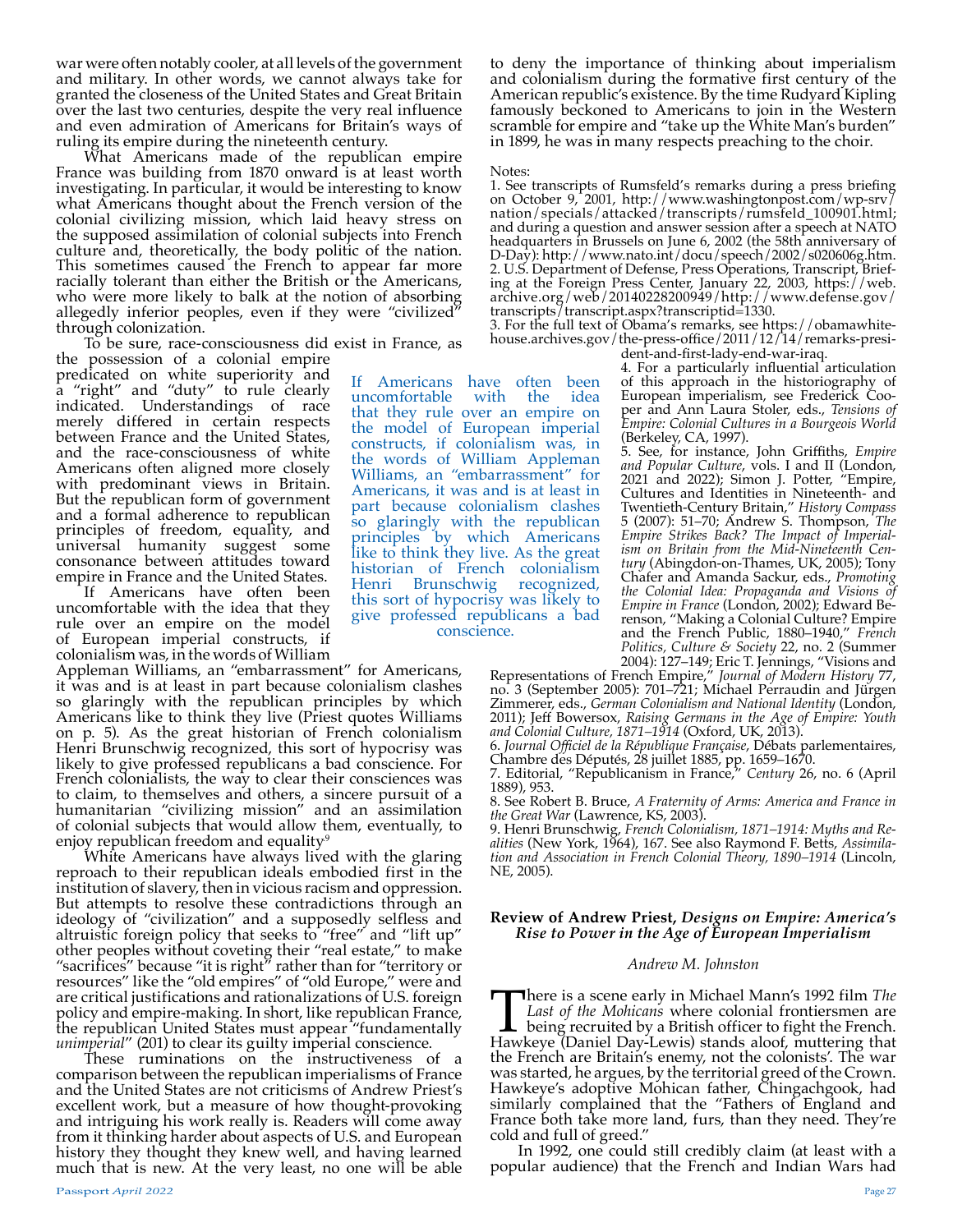nothing to do with the colonists' territorial restlessness or the settlers that the French and British were trying to restrain. Mann's film affirms that Americans were, from the outset, different from their European masters and wanted nothing to do with imperial skullduggery. They just wanted to be left alone to raise their families . . . on native land.

Andrew Priest's terrific new book tackles America's always paradoxical and often self-delusional disposition toward empire, but this time he focuses on the tensile period between the Civil War and the Cleveland administration. It was there that we find the dress-rehearsals for the great imperialist-anti-imperialist debates after the War of 1898. Priest picks four examples where U.S. politicians and leaders of opinion debated the question of European imperialism, two from North America (France's intervention in Mexico during the Civil War and Spain's repression of a ten-year insurrection in Cuba between 1868 and 1878) and two from Africa (Britain's occupation of Egypt after 1882 and the Berlin Conference over the Congo in the winter of 1884–85). In each example, he draws on a rich mixture of diplomatic archives, congressional debates, and elite discussion in influential journals to uncover how the United States defined good and bad empires while trying to understand its own interests in a shrinking world. These discussions created the ideological vocabulary for America's own overseas expansion once it had acquired a capability for self-assertion. Priest's analysis is nuanced, carefully reasoned, and, most importantly, shifts our attention away from seeing 1898 as a sudden, unexpected watershed.

The book emphasizes the play of ideas rather than the economics of imperialism, although (and some readers might want something a bit more explicit here) the two are frequently connected in Priest's own analysis. American critics of European empires routinely emphasized economic issues, expressing concern that imperialism threatened to close the United States off from commercial opportunities at an especially critical (and violently unstable) time in American capitalism. The sequencing is crucial here insofar as America's continental empire wasn't completed until after the Civil War, when the Europeans had already accelerated their partition of the rest of the world. Consequently, when the United States came to assert its belief in "free trade" (the Open Door), it was a gesture born of a certain futility that was then turned into an ideological virtue, albeit a selective

But the inheritance of the Revolution and the Monroe Doctrine meant, above all, that Americans continued to see themselves as fundamentally different, even as they looked on in wonder at Europe's global reach. Priest's pundits focused on three basic contrasts. First, Americans believed that the aggressive colonialism of the Europeans was an "outdated feature of the international system," as America's own existence seemed to prove. Republican thought bent toward the teleological view that European imperialism was a dying, if still dangerous, feature of the ancien régime. Second, America's continental expansion was perforce different: it was "natural," sometimes underscored by providentialism, but always starting from the (racial) perception that led Americans to see the "uncultivated lands" before them as *terra nullius*.

Priest gingerly refers to this notion as the "dismissal" of Indian cultures (something more accurate and graphic might be called for), but he is consistent throughout the book in affirming that America's tendency toward empiredenial—or what Jeanne Morefield has called a "strategy of deflection," which it went on to share with Britain—was founded on a blunt refusal to see its violent dispossession of the continent's inhabitants as anything other than modernity realizing itself. Indeed, this expansion provided the unifying political morality behind the federation of the nation.1 And, finally, the Monroe Doctrine encouraged a tradition in American opinion that the United States' ideological integrity depended on its ability to separate itself from European spheres of influence, and vice versa, under a policy of mutual non-intervention.

This worldview was buffeted by two developments that took over the production of ideas by the 1870s: first, a growing economic assertiveness induced by a socially transformative industrial revolution; and second, the rise of scientific racism, which, ironically, flourished particularly well in republican France and the United States precisely because their political egalitarianism required, as George Frederickson has put it, other "reasons for exclusion."2 The former provided the United States with new confidence but also an attendant insecurity about being shut out of the unfolding global scramble for raw materials and markets. And scientific racism gave salience to arguments about progress having something to do with an entirely invented "Anglo-Saxon" racial lineage that, not coincidentally, emerged in the United States when newly freed Blacks and central European immigrants were threatening to transform America's social space.3

Some of the new theorists of "liberal imperialism" in London elaborated upon these ideas. They had begun to see the white settler colonies (which the United States once was) of the world as the best way to reconcile freedom and tyranny.4 Race is the constant presence in such ideas—in contradictory ways, as we know, because it could point toward both paternalistic absorption and racial quarantine, although never full human equality. Because of his focus on elite American opinion, Priest pays less direct attention to the role played by the emergence of Jim Crow, white reconciliation, immigration restrictionism, and other domestic contexts that increasingly informed American views of empire; but it is, to the book's credit, always present.

These diverse impulses—assertiveness, righteousness, and fears of racial contamination—ended up producing a series of dualisms in American thinking, which could pivot from imperialist to anti-imperialist depending on the speaker and the geographical direction he or she faced. It reminds me of Michael Kammen's *People of Paradox*, which contends that over time, the transplanting of British institutions and values into North America "sharpened comparison of these processes, including interactions between cultures and environments, in the New World colonialisms of Britain, France, and Spain."5 The point here is in showing precisely how American anti-imperialism and imperialism have danced, not as opposites, but as contradictory impulses stemming from the same ideology.

Priest's examples bring such impulses into dramatic focus. The strange story of France's efforts to install an Austrian monarchy in Mexico during the Civil War serves as the backdrop to William Seward's embattled efforts to reconcile his vision of a modernizing, expansive America with defending republicanism abroad. Seward knew the United States. was powerless to enforce the Monroe Doctrine against France, but he was able to define America's opposition not as self-interest but as a defense of republicanism, meaning that the United States framed its growing power in the region in terms of its defense of the Mexican "people."

The second test of American non-intervention in the hemisphere—and the one which most clearly foretold 1898—was Spain's Ten Years' War against the Cuban insurrection. The end of slavery in the United States took away the fear that expansion into the Caribbean (or elsewhere) might benefit American slavery at home. With it gone, the United States could more logically maintain its benevolent interest in the island's people. That thought, though, was increasingly displaced by the racism the Civil War never fully expunged, a racism that doubted whether the anticolonial rebels, especially those whose faces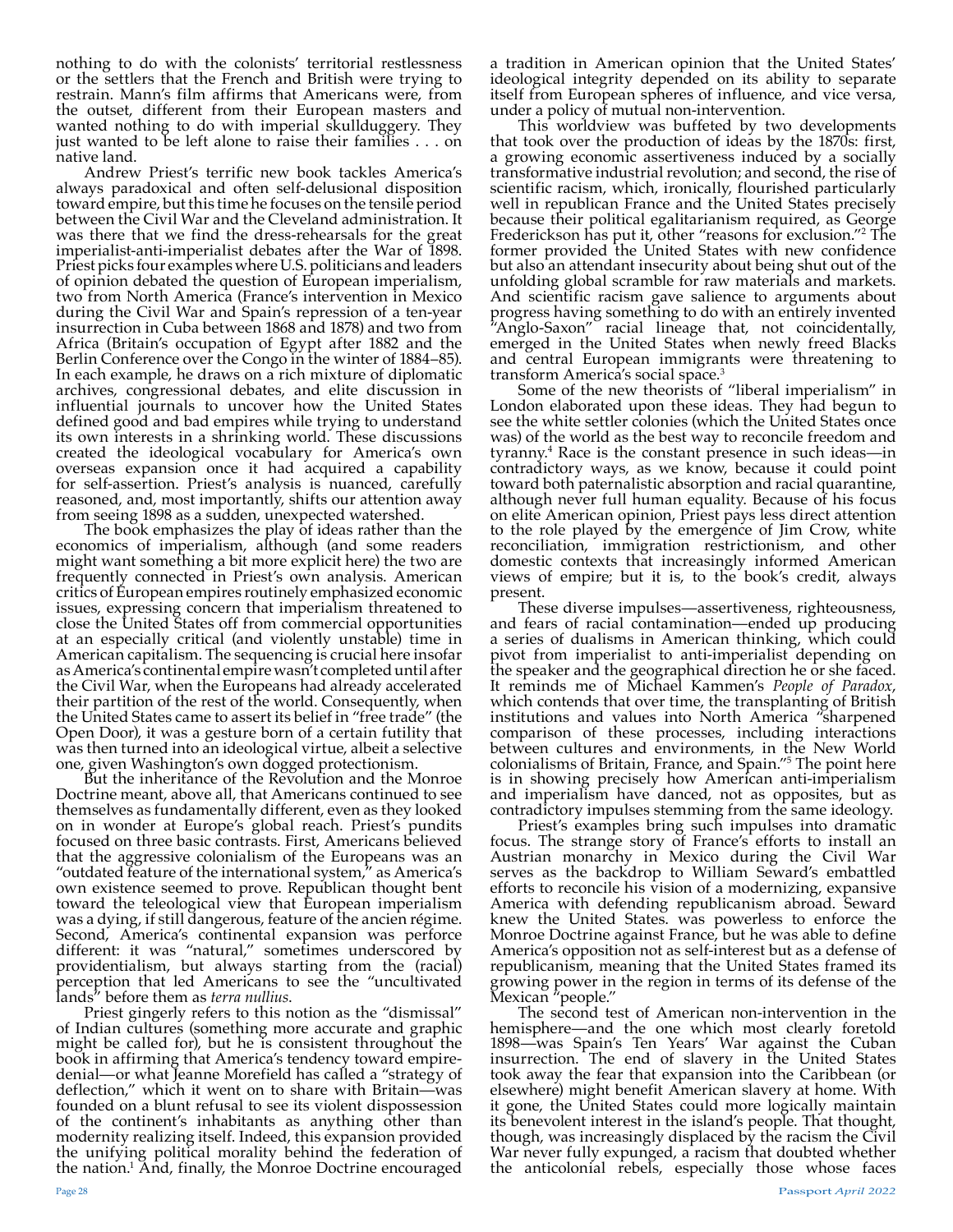reflected the racial composition of Cuba, could either be self-governed or incorporated into the United States. The United States could not decide what it wanted out of the situation. It saw advantages in maintaining good relations with Spain (a decaying Catholic monarchy, but a white one) while keeping disparate voices for annexation or recognition of the rebels at bay.

It might be worth taking a step back here to consider the picture so far. What the three late eighteenthcentury revolutions in the United States, France, and Haiti introduced was, in the words of Perry Anderson, a normative concept of internationalism that juxtaposed "the people" against the tyranny of the ancien régime. In this sense, the "nation" was the will of this newly emancipated mass (however limited its franchise), and "patriotism" was the universal connection between all who struggled for society and *against* superstition and despotism. American hostility toward French liberalism and Haitian racial equality already gave us a sense of just what it was that limited early America's commitment to such universal solidarity (class and race).

After the old order in Europe was temporarily re-<br>installed (after, in other words, Napoleon had damaged the image of cosmopolitan patriotism), the propertied classes in societies slightly behind England in the Industrial Revolution wanted to create strong states from which to catch up. Their form was less political than cultural and linguistic, but still promoted what Anderson calls "differentiated universalism," a cultural pluralism that was still valuable in the revolutions of 1848, which were *both* political and ethno-particularist. When these failed, the nationalist model was captured by any conservative or bourgeois liberal sect that had an interest in consolidating its political power, as the tempest of industrialization created a large and disenfranchised working class to be absorbed.

This was when "chauvinism proper" emerged across the industrial world, as capitalism moved toward larger enterprises that sought to control national markets and to press for overseas annexations when those markets became saturated. Capitalism used biology to describe nations and races, now pitted against each other. For the first time since the eighteenth-century revolutions, in other words, the "people" were not theoretically on the same side. The sorting process was a double-edged one: the people were now mobilized behind imperial rivalry (racial chauvinism fed the imperial discourse of superiority and special "mission"), and that happened at the very moment suffrage was giving the lower orders access to the political process. Consent of the (property-owning) governed finally gave way to genuine democracy, but it was now organized around axes of ethno-racial identity.6

This long view of how the international solidarity of 18th century liberalism (for want of a better word) devolved from international patriotism to national xenophobia seems to me a useful way to think about all the paradoxes in America's increasingly confident but ideologically confused shift toward accommodating imperialism. The period covered by Priest's book in fact witnesses this very transition—bearing in mind all the cross-party divisions on issues like the tariff—from anti-imperial republicanism to racial-imperial nationalism.7 And it becomes clearer still when the United States starts to engage with European empires outside the Western Hemisphere.

Priest's third case looks at Britain's 1882 invasion of Egypt, which effectively turned the Khedivate into a British protectorate. The invasion was triggered by Ahmed 'Urabi's uprising against the influence of an Anglo-French consortium that had come to control Egypt's post-Suez Canal finances. The lack of an American diplomatic role in Egypt meant that Priest measures American views mainly from "engaged opinion" in the press and from some of the

few Americans directly involved in the region. Predictably, he describes that opinion as "mixed," but the general idea was to view British intervention in an Islamic society as a step toward "modernization," and therefore not wholly a bad thing. Opinion was increasingly aligning itself with conceptions of American power that would be amenable to European imperialism if undertaken against peoples designated in some way racially or theologically inferior.

If commerce is an ongoing interest of the United States, as Priest's invocation of the Open Door suggests, it is only in his final case, the Berlin Conference and the Congo, that he references the pattern of boom and bust that characterized the Gilded Age economy as an impetus for expanding commercial interests. As Eric Hobsbawm has written, despite the exponential growth of productivity in the last three decades of the nineteenth century, what caused paroxysms of fear in economic writers of the time was the prospective decline in profitability upon which all that growth rested.<sup>8</sup> America's interest in the Congo was predicated on Leopold's promise to keep it open and, conversely, on its fears that other European powers would do as they had done historically and close it off to foreign trade.<br>The U.S. envoy to Berlin, John Kasson, wanted to

portray the United States as uniquely disinterested precisely because it was not engaged in colonial acquisitions. If the Congolese could develop and produce something Europeans could buy, they would then purchase vast quantities of manufactured goods. But America's own agent in the Congo, Willard Tisdel, threw cold water on these dreams: the further he went into the interior, the more

he thought American commercial ambitions were a fantasy. There was support in the United States for "internal improvements" that could bring a humanitarian angle to Kasson's case, which was probably sincere. But the argument always returned, according to Priest, to what needed to be done to preserve the white race. Kasson accepted all the worst racial stereotypes of the time about Africans, as of course did Tisdel and other white supremacists who saw Africa chiefly as a place to repatriate America's own Black population.

The other problem was whether getting involved in Africa at all undermined the "exceptionalist" standing of the Monroe Doctrine. Kasson insisted that by being involved in the Congo, the United States was merely taking its "rightful place" with the great powers. He thought it was time to dispense with the Monroe Doctrine of America's childhood and accept the rigors of "strong manhood." (This is one of the few references to masculinity in the book, which takes the opinions of elite women seriously but doesn't venture boldly into questions of gender per se).

In the end, the new Cleveland administration was unmoved, regarding the obligation to enforce the neutrality of the Congo as a duty of the sort an alliance would impose. It declined to send the general act of the Berlin Conference to the Senate, but Priest's point is that the language of imperial engagement was clearly changing. By the 1890s, a long-standing desire for regional hegemony meant building an isthmus canal, acquiring Hawaii, and waiting to see what happened to the Cuban revolution.

There were other signs of confidence by then as well: the Venezuela Boundary Dispute in 1895 and the decision to tack "distinctly toward Japan" in the Sino-Japanese War in 1894–95, which showed Washington's ambitions in east Asia. So, another uprising in Cuba in 1895, partly triggered by U.S. tariffs against Cuban sugar after the 1893 Depression, shouldn't come as a surprise, nor should Washington's robust response to it. The War of 1898 was thus neither an accident nor an aberration, but the consequence of "a series of deliberate decisions to overthrow Spanish imperial rule

One of the challenges this book faces is in reconstructing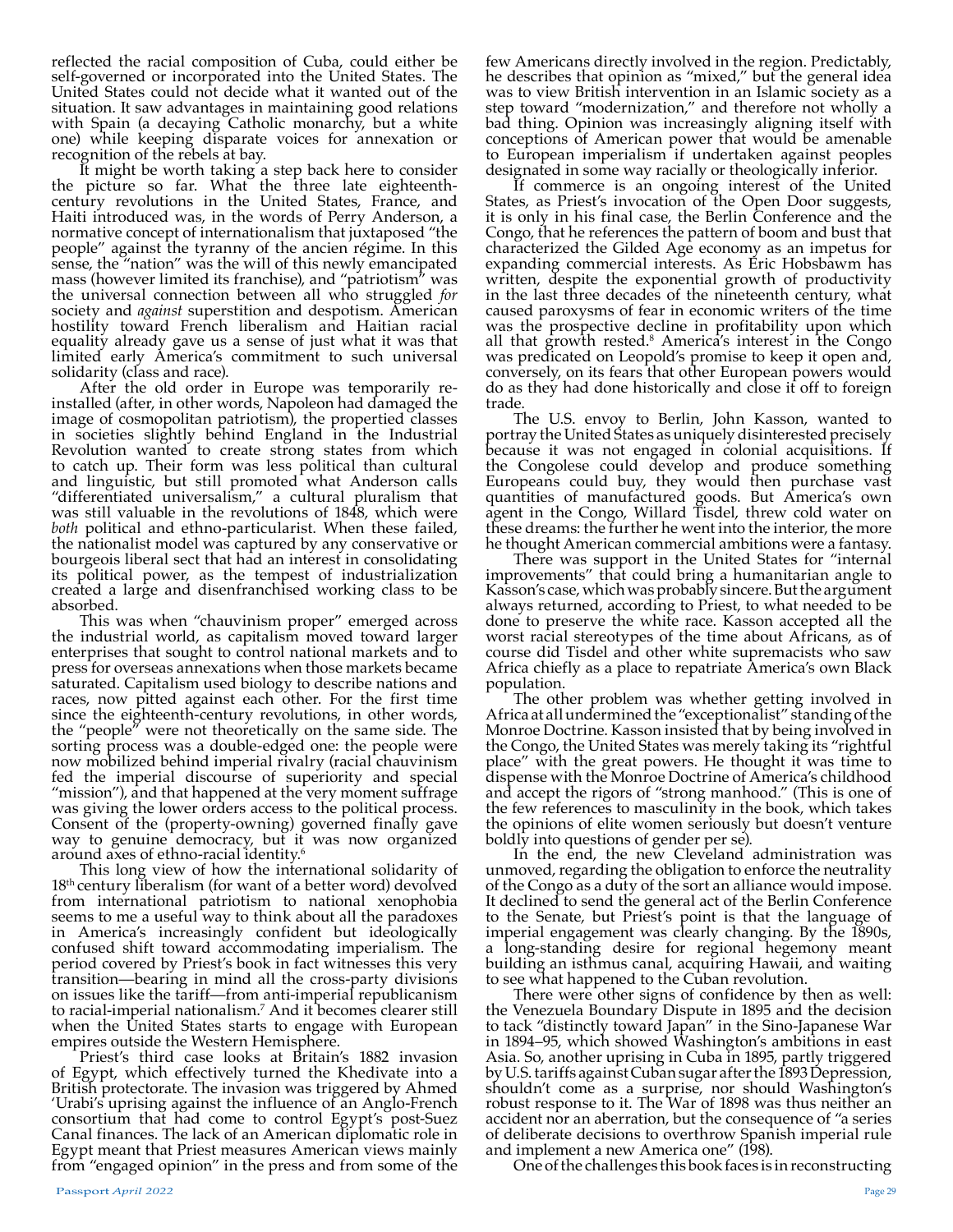the trail of causation when so many disparate elements clearly come together at the same time: racial science, the expansion of global economies, great power rivalry in Europe that was generating centrifugal social forces, and self-conscious efforts to build a sense of nationalism in which empire played a key role. The mechanisms of the impulse toward U.S. assertiveness remain a little unspecified: was it a necessity inherent in the acquisition of economic power? Or internal to the possession of a republican ideology surrounded by potential ideological foes? How, in other words, do the ideational and the material interact?

Priest steps back a little from that challenge. While he incorporates new approaches to empire, he resists being overtly theoretical. That will please some readers more than others, but his remains an immensely valuable book that shows how much America's imperial future owed to its engagement with the heyday of European imperialism.

#### Notes:

1. Adom Getachew, *Worldmaking After Empire: The Rise and Fall of Self-Determination* (Princeton, NJ, 2019), 118–119; Jeanne Morefield, *Empires Without Imperialism: Anglo-American Decline and the Politics of Deflection* (Oxford, UK, 2014); Anders Stephanson, "A Most Interesting Empire," in *The New American Empire: A 21st Century Teach-In on U.S. Foreign Policy,* ed. Lloyd Gardner and Marilyn B. Young (New York, 2005), 253–75.

2. George Frederickson, *Racism: A Short History* (Princeton, NJ, 2015), 68.

3. For a great early critique of Anglo-Saxon myths, see Frederick G. Detweiler, "The Anglo-Saxon Myth in the United States," *American Sociological Review* 3, no. 2 (1938): 183–89.

4. Duncan Bell, "The Dream Machine: On Liberalism and Empire," in *Reordering the World: Essays on Liberalism and Empire* (Princeton, NJ, 2016), 19–61.

5. Merle Curti, review of *People of Paradox*, by Michael Kammen, *American Historical Review* 79, 3 (June 1974): 833.

6. Perry Anderson, "Internationalism: A Breviary," *New Left Review* 14 (March-April 2002): 5–14.

7. For a related argument, see Marc-William Palen, "The Imperialism of Economic Nationalism, 1890–1913." *Diplomatic History* 39, no. 1 (January 2015): 157–185; and Palen, *The 'Conspiracy' of Free Trade: The Anglo-American Struggle over Empire and Economic Globalization, 1846–1896* (Cambridge, UK, 2016), which Priest favorably reviews in *The English Historical Review* 133, no. 564 (2018): 1341–43.

8. Eric Hobsbawm, *The Age of Empire, 1875–1914* (New York, 1989), 34–55; Jonathan Levy, *Ages of American Capitalism: A History of the United States* (New York, 2021), 226–28.

## **Review of Andrew Priest,** *Designs on Empire: America's Rise to Power in the Age of European Imperialism*

## *Michael E. Donoghue*

For most historians of U.S. foreign relations, the Spanish-America firmly on the road to overseas empire from which it never departed although we have seen various American-Cuban-Filipino War of 1898 propelled claims as to why it followed this path and engaged in continuous denial about the motives behind and character of the expansion that followed. Andrew Priest has written a fascinating account of how U.S. statesmen and opinionmakers wrestled in the several decades that preceded the 1890s with the idea of empire both continental and overseas. Key events examined in this volume spurred arguments about whether the burgeoning power of post-Civil War America should lead the nation to adopt, reject, or even transcend the models and actions of contemporaneous imperiums. Even before independence, Britain's North American colonists yearned for expansion into lands held by the indigenous as well as England's French and Spanish rivals. A hunger for ever more territory marked the United States' early years, beginning with the vast holdings west of the Appalachians gained in the 1783 Peace of Paris, and

continuing with the 1803 Louisiana Purchase, the 1819 Florida Annexation, the 1845-6 acquisitions of Texas and Oregon, culminating in the huge 1848 Mexican Cession.

Continental empire appeared an almost natural goal laid out in the ideology of Manifest Destiny. It was widely accepted, and never even considered imperial since the territories acquired were contiguous, "sparsely populated," and eventually incorporated into the Union as equal states. Even expansion to the North attempted during the War of 1812 would only have united the Anglo-Saxons of the continent (along with the Quebecois) and saved them from supposed British oppression. The nation thus would have escaped the opprobrium of tyrannical empire—empire that it once derided, having gained its sovereignty in an anti-colonial war for independence. How, therefore, could such a people ever really be imperial?

This thinking, of course, ignored the violent crushing of other peoples' aspirations for sovereignty: the indigenous, French, Spanish, and Mexicans who formerly held the lands Americans avidly seized. Perhaps just as important as Priest shows, such reasoning overlooks the many endorsements the Founding Fathers accorded to empire, provided it promoted liberty and land for white Anglo-Saxons and created a "Greater United States." U.S. empire was admirable, while foreign dominion over others as practiced by Europeans and Ottomans was immoral, repressive, tyrannical.

The mental gymnastics required to square such a circle were considerable and provoked many a crisis, including an especially existential one in 1861 in which an Empire of Slavery confronted an Empire (presumably) of Liberty. A difficult reconstruction followed this destructive civil war during which the U.S. emerged as one of the world's leading industrial powers. Yet it also faced the threat of powerful European empires in areas deemed vital to U.S. security, commerce, and/or ideology.

An early peril unfolded right along the U.S. southern border when Napoleon III attempted to expand his empire into Mexico by making an Austrian prince Maximilian the puppet ruler of that state. This alarming provocation occurred at the height of the Civil War when the Lincoln administration, consumed with winning that fearsome conflict, strove to prevent British and French intervention as the Confederacy sought it. Spain also took advantage of U.S. preoccupation with its civil war by reoccupying the

Many Americans decried these actions as clear violations of the 1823 Monroe Doctrine which Priest correctly analyzes as a complicated document both anti and pro-imperial depending on one's perspectives and the future U.S. interventions undertaken in its name. After Appomattox, Washington applied its considerable diplomatic weight to force a French withdrawal. Previously Lincoln had provided Mexican resistance fighters with modest clandestine aid, fearing French intervention in the Civil War if he or his Secretary of State William Seward acted too aggressively. Under a combination of U.S. pressure, criticism of this adventure back home, and fears over growing Prussian power, Napoleon III withdrew in early 1867, leaving Maximilian to his fate before a Mexican firing squad.

As the author ably demonstrates no sooner had the Mexican crisis been resolved, when a more complicated and bloody conflict erupted on the island of Cuba upon which Washington had long held annexationist designs. Creole insurgents launched the Ten Years War (1868-1878) to win independence from Spain. Various U.S. administrations had either supported or tolerated filibuster expeditions against the island in the antebellum era and even its outright purchase from Spain. But Grant's government

dithered and later recoiled from the intervention option. Race proved a key factor. Slavery still existed on the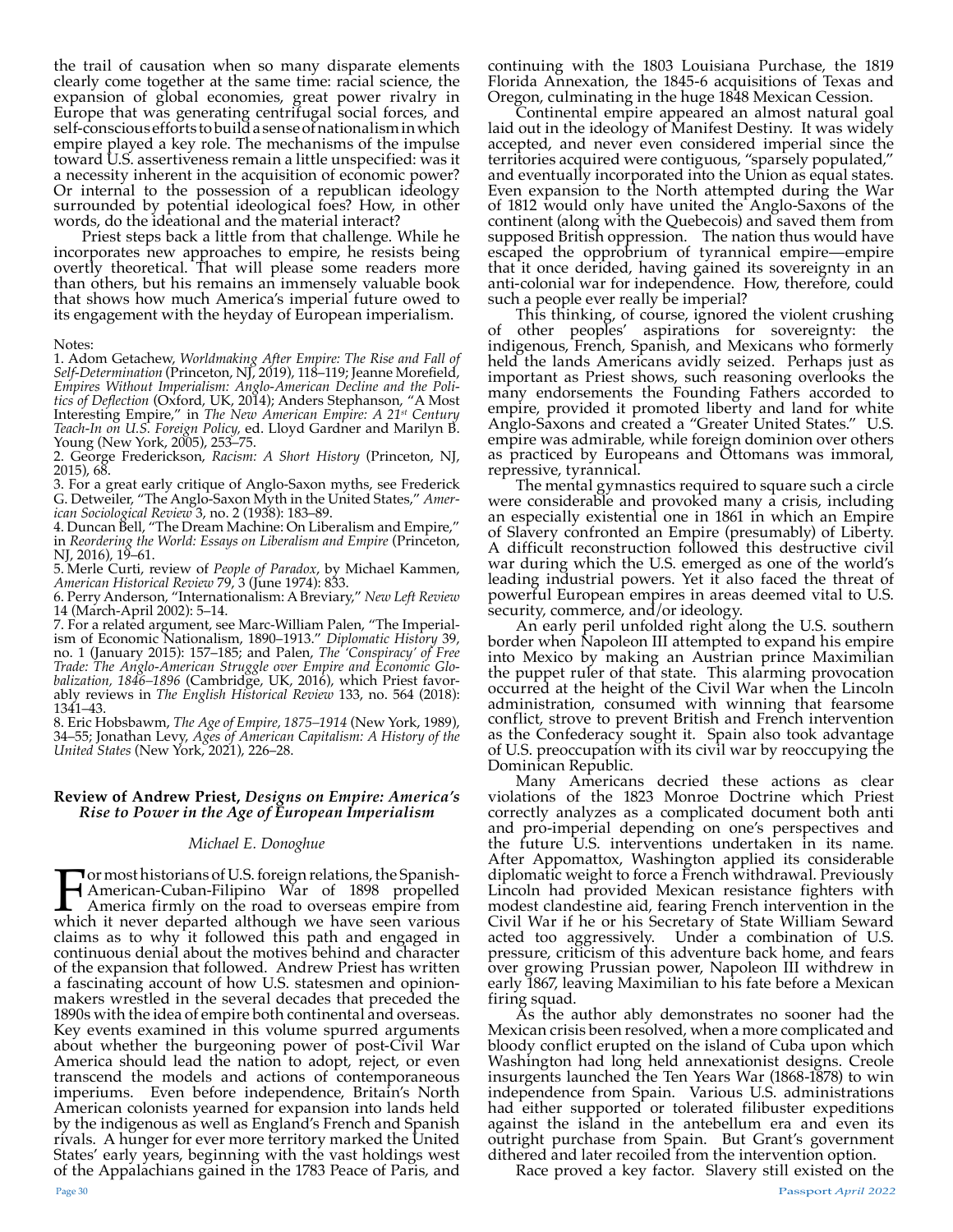island and sowed divisions between the rebels who wanted independence *and* abolition versus those who desired independence alone. How could the U.S. which had just fought a bloody war for abolition intervene to support forces that opposed it? Americans in this Reconstruction era also grappled with the consequences of expanding full citizenship rights to blacks. The attitude of many conservative - and even liberal - Americans was that the nation did not need more inferior citizens of color by annexing an island whose population was one third African and mulatto with additional mestizos and others of "dubious" racial stock. For Southerners, a liberated Cuba provoked fears of another Haiti with a race war that could spread to their heavily black region. Better to back Spanish rule (a relatively weak empire and not a threat like France or Britain) despite the primacy of the Monroe Doctrine.

In the end regardless of some private U.S. citizens' participation in the war and half-hearted mediation attempts, the U.S. stayed on the sidelines assuaged by Spain's emancipation promises in the final peace accords. All this would change in 1898 but in its response to the Ten Years War, the U.S. revealed its deep internal divisions over race and empire. Many Americans had concluded that people of color lacked the capacity for self-governance which would serve as a springboard for future U.S overseas interventions in the late  $19<sup>th</sup>$  and throughout the 20th and early 21st centuries (see Latin America, the Philippines, Vietnam, Iraq, and Afghanistan).

Grant's last ditch hopes for an imperial outpost in the Dominican Republic died on the Senate floor when a coalition of still powerful former abolitionists refused to support a racial colony. Former Southern Confederates in the chamber also wanted no part of one. Some African American leaders, actually called for U.S. intervention in Cuba out of sympathy for the struggling Afro-Cubans who fought for both racial and national freedom. And even Frederick Douglass initially supported Grant's proposed annexation of the D.R. for the cause of black Pan-Americanism and uplift. But their voices failed to overcome Congress's rejection.

Priest next examines the 1882 outbreak of anti-foreigner riots in Egypt that stimulated growing U.S. interests in and fears about European imperialism in Africa. Indeed, many historians view this event as the start of the infamous "Scramble for Africa" which colonized the entire continent within three decades. Given that Americans preferred commercial penetration overseas and opposed formal colonialism, the locking off of huge areas from U.S. trade worried American statesmen. Egypt in particular fascinated them with its exotic attachment to the Ancient World and the Holy Land, sites of earlier imperial aggrandizement that prominent U.S. tourists visited and were now coveted by the vibrant British and French empires—and even the declining Ottoman empire. American policymakers debated the lessons to be gleaned from Europe's renewed imperialism in Africa.

 While Egypt took a back seat to the more essential U.S. interests in Central America, the Caribbean, and even distant Hawaii and China, U.S. diplomats in Egypt and some observers back home disliked British arrogance and entitlement. They often sympathized with Egyptians chafing under British power as their own ancestors had before 1783. To U.S. Anglophobes, it appeared that John Bull wanted the whole world while Americans preferred a more open arena for international trade and influence.

Egypt also provided a ready example of informal colonialism. London dominated the nation through its control of the Suez Canal, limited naval and military assets, and growing political influence that stemmed in part from loans to local khedives who ruled under Europe and Constantinople's watchful eye. British earlier experience with using the East India Company as a tool of empire also

proved instructive, demonstrating how domination could be achieved through a variety of instruments that fell short of outright military occupation.

That methodology appealed to nascent U.S. imperialists obsessed with expanding their power even as they denied wanting to do so. Civilizational justification for foreign rule also obtained here since despite Egypt's former glory, Westerners now saw her in deep decline like most Ottoman regions and viewed it as easy pickings given the West's technological and military advantages. During a visit to Egypt, retired General George B. McClellan fell into the Western proclivity for stigmatizing Egyptians as wayward children and ignored the growing numbers of grog houses and brothels that marked the baleful effects of Western – not "Oriental"- influence in Egyptian cities.

An examination of the Berlin West Africa Conference serves as the final chapter of the book. In many ways, that conclave proved the most complex U.S. encounter with European imperialism since it comprised such a byzantine collection of competing interests. Empires, nations, and personalities vied for their share of Africa's resources. Foremost among the dueling personalities was the Machiavellian King Leopold II of Belgium determined to wrest control of the Congo Free State for his own gain under the guise of Christian benevolence.

under the guise of Christian benevolence. Americans opposed a European carving-up of Africa (and soon had to argue against a similar arrangement in China in the 1890s). They essentially wanted an Open Door for trade with the "Dark Continent," without the costs of military occupation. Europeans had other ideas and were accused of avarice by Americans who claimed a virtuous exceptionalism. Chancellor Bismarck hoping to head off disruptive wars over the riches in play, called for a meeting in his capital to organize an orderly colonization process that would dampen imperial rivalries. As they nobly stole land and resources from weaker Africans, he and the other participants claimed their actions were aimed only at ending the blight of slavery and disease – and the promotion of Christianity and "civilization." No African leaders were invited to the conference just as no Latin Americans were ever consulted in the drawing up of the Monroe Doctrine.

Lacking any knights of the Round Table, the Arthur administration sent two diplomats John Kasson and Henry Sanford to assert America's right to get in on the spoils. Belgium and Britain deployed a better point man here in Henry Stanley an adventurer, promoter, and confidence man whose talents would have put P.T. Barnum to shame.

While initially supporting the announced purpose of the conference, African American leaders such as W.E.B. Dubois were soon disillusioned, as were the U.S. diplomats. There was little potential in Africa for a start-up imperial nation such as the U.S. Without a foothold there, bidding for a share of the wealth proved impractical. And as previously noted, no one in the U.S. was enthusiastic for black colonies. Americans ended up being crowded out by the more experienced European colonizers and the U.S. government bowed out of Africa. Washington declined to accept the conclusions of the conference, contenting itself with its semi-colony Liberia until the World War II era.

In his short but persuasive conclusion, Priest demonstrates convincingly how America took the lessons learned from close observances of and interactions with European imperialism during Reconstruction and the Gilded Age and put them to "good use" in expanding its already strong presence in the circum-Caribbean region and Hawaii, even venturing further afield into the Philippines and China. Clearly, U.S. connections and conflicts with other empires helped refine its own future approaches to overseas expansion.

While imperial enthusiasts like TR decried Americans for sitting on the sidelines during this dramatic period, the U.S. was significantly engaged. And for those of us who are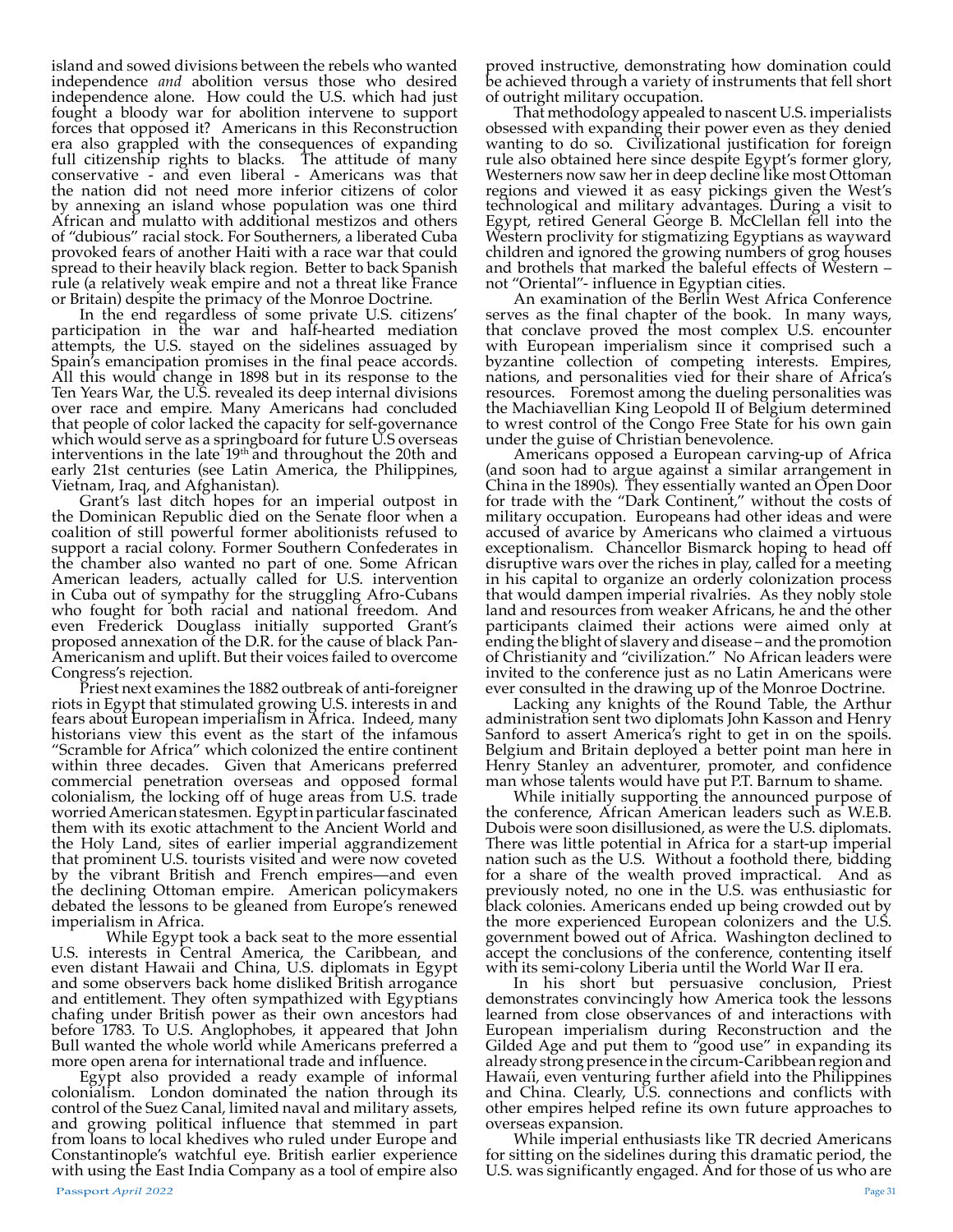sports fans can attest, one can learn a lot sitting in the cheap seats as various U.S. administrations undoubtedly did. All throughout this work, Priest portrays Washington as more willing to exert its power when operating closer to homewith a few exceptions. He believes that distant overseas engagement became part of its "long game" that came to fruition after 1898. U.S. doubts about overseas empire certainly provoked pauses in its policy deliberations but intervention in the affairs of other peoples continued on a persistent (if stop-and-go) manner from the founding of the nation to our own era. Ancient Rome actually operated in a very similar manner.

Now comes the part in my review where I have to find something wrong with this excellent and perceptive work that beautifully blends all the key and recent historiography of U.S. empire with new findings and insights, as well as choice quotes from statesmen and opinion-makers. The book also covers a neglected period in U.S. foreign relations history that badly needs its expert analysis. Raised Catholic I have long been indoctrinated with the belief that it is wrong to criticize a priest, but alas, I must proceed.

First, the book could have used a few more paragraphs in each chapter explaining in more detail how things worked out after these revealing episodes and a bit more context on them for the non-specialist reader. Some background on Mexican conservatives' long-held desires for a monarch, the liberal-conservative civil war in Mexico, and how Maximilian's regime so quickly collapsed come to mind. Priest sharply analyzes the complexities of Napoleon III's misadventure, even touching on, for example, the role that U.S. mercenaries played, but he misses one key racial component while otherwise doing a masterful job of including race in all aspects of early U.S. policy. One reason Mexican conservatives and certainly some Americans held the elected President Benito Juarez in such contempt and supported or tolerated a foreign prince to replace him was that he was a "full-blooded" Zapotec Indian. The horror light-complected Mexican elites felt towards Juarez could be likened in this regard to U.S. conservatives' disgust with a black man in the White House that sparked their backing a white authoritarian to succeed him in 2016.

Similarly on Cuba, a few more paragraphs on the background and origins of the Ten Years War would be in order though Priest's main emphasis is understandably in the diplomatic field. The same could be said for the two African-focused chapters. The book could benefit a bit more on what happened in Egypt and equatorial Africa after the incidents/crises that are addressed. The epithet "wog" was curiously absent in Priest's nuanced discussion of British views on race in Egypt.

The book's conclusion could have worked better as an entire chapter that showed in greater depth how during the 1890s and after, the U.S. used many of the lessons and strategies it learned from European imperialism. To my mind that merited an entire chapter and would nicely conclude the work, though to be fair these matters are sketched out in the conclusion, and I realize that publishers put spatial limits on books to keep them in the 200-page range for university classes. Still, U.S. banana enclaves, railroad building (including the 1851-55 Panama Railroad), mercenaries, and investments before and after the Civil War illustrate nicely U.S. empire- building in its own Caribbean sphere, copying from while condemning Britain and France for doing the same in other locales. As Panama is my specialty, I would have liked more on U.S. fears over the French canal effort. Some American diplomats viewed De Lesseps' corporation as a dangerous East India Company-style wedge for French imperialism in the Western Hemisphere.

The term "civilization" is used quite a bit in quotes from key players in the book. Perhaps a couple of paragraphs early on defining the term's relationship with imperialist

thinking would clarify matters, as individuals seem to describe different or very general concepts when using it. But these are small quibbles about an otherwise superb work that illuminates earlier U.S. overseas encounters and that nation's "love-hate" relationship with imperialism which seriously challenges continued claims to exceptionalism. I thoroughly enjoyed the book, recommend it to all my friends and colleagues, and applaud its author for his firstrate work on such an important topic.

 A favorite Western of mine, *Vera Cruz* (1954), starring Burt Lancaster and Gary Cooper, looks at the role of U.S. mercenaries fighting for both sides with great flair and historical inaccuracies.

# **Andrew Priest.** *Designs on Empire: America's Rise to Power in the Age of European Imperialism*

# *Jeannette Eileen Jones*

In *Designs on Empire*, Andrew Priest analyzes the rise of American power that coincided with four episodes of European imperialism during the nineteenth century: the installation and rule of Maximillian I as the Emperor o n *Designs on Empire*, Andrew Priest analyzes the rise of American power that coincided with four episodes of **L** European imperialism during the nineteenth century: Mexico (1864–67), Spain's ten-year war with Cuba (1868–78), the British occupation of Egypt (also known as the Anglo-Egyptian War) in 1882, and the Berlin Conference on Africa (*Kongokonferenz*) of 1884/5. He argues that these events influenced American ideas and political thought about the morality of imperialism as a vehicle for nation states to establish their place in the world.

Focusing on the period from the Civil War to the 1890s, Priest explores how some elite Americans came to accept "British models of empire," particularly regarding commercial expansion, rather than Spanish and French imperialist projects. These same American elites also viewed imperial intervention in "unstable" foreign regions as "a necessary evil in the contemporary world" (10). However, Priest makes it clear that there existed no American consensus on empire or imperialism as modes for expanding U.S. power. Rather, there was "a range of possibilities" for executing American foreign policy and extending American power abroad (14).

Whichever path American policymakers decided to take, the United States was operating in transimperial terrain, "enmeshed in imperial networks" (14), long before the Spanish-American War. As Priest reminds the reader, American imperialism began at the inception of the nation, as "logical" American westward expansion and settler colonialism came at "the expense of indigenous populations" (19). Despite avowals to the contrary, the United States was already an empire operating among other empires.

Before delving into the four case studies that make up this study, Priest surveys American attitudes about European empires from the Early Republic period to the eve of the Civil War. Citing Thomas Jefferson, Alexander Hamilton, Henry Clay, and John Quincy Adams, among other elite American politicians, he dissects various contemporaneous arguments championing both territorial expansion and nonintervention as policies that distinguished the United States from European empires in the Atlantic system. For example, he explains that defenders of contiguous expansion, whether through nonviolent (annexation or purchase) or violent (war or forced removal) means, reasoned that such American actions differed from those of European empires in the Americas, as the United States intended these territories to become states in the Union and wanted the people to enjoy citizenship.

Of course, as Priest notes, this justification erased African Americans and Indigenous peoples. Hamilton declared the latter "our natural enemies" because they supposedly owed fealty to Great Britain and Spain (36). For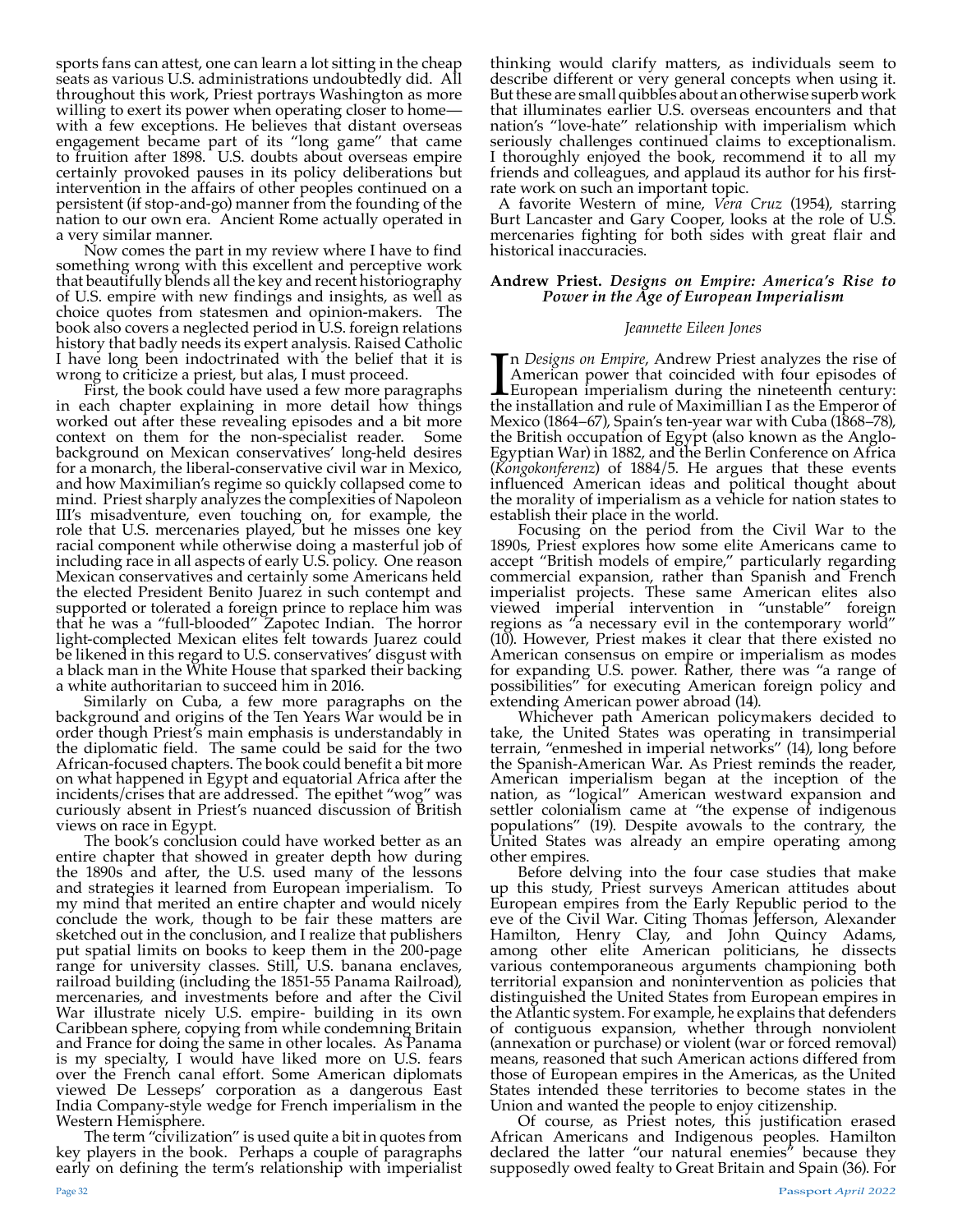him, the "Western frontier" and the Spanish territories to the south were battlegrounds for expelling Europeans from the North American continent. However, such convictions did not translate into U.S. support for hemispheric independence movements. Priest cites Adams's warning against involvement in "imperial intrigues" or "other nations' affairs" as a "danger to the body politic" (44). Adams was not alone in this stance; other elites echoed his sentiments, basing their arguments primarily on racialized views of legitimate nation-building. The United States simply could not trust non-white peoples to establish functioning American republics in its image. Read in this context, the Monroe Doctrine was not only "ambiguous" but also flexible, allowing "politicians to adapt and manipulate it for numerous different purposes in the decades that followed" its issuance (45).

Priest demonstrates how French interference in Mexico, which occurred after the Benito Juárez government defaulted on its loans from France, Britain, and Spain, tested the boundaries of the Monroe Doctrine. Napoleon III's decision to send Maximillian I of Austria to Mexico with French military support came at an inopportune time for the

United States, as it was embroiled in its own civil war. Secretary of State William H. Seward's policy of "nonintervention and hemispheric unity" mollified those Americans who understood that the Monroe Doctrine had no standing in international law, as well as those who feared that upsetting Napoleon would lead to French diplomatic recognition of the Confederacy (74).

In contrast, other Americans

begged the U.S. government to save its republican neighbor, Mexico, from French domination. Priest deftly explains the convergence of racist views of Mexicans, non-interventionism, anti-imperialism, and anti-slavery sentiment that ultimately led to Seward's decision to reassure the French that the United States would not intervene in the Mexican crisis. He did not want to "antagonize Paris more than he felt was necessary" (74).

he felt was necessary."

The Ten Years War, which commenced a year after the execution of Maximillian in 1867, further strained American adherence to the Monroe Doctrine. Like the Mexican crisis, the war between Cuba and Spain appeared to many American elites as a direct challenge to America's commitment to hemispheric independence from the intrigues of European empires. However, Priest argues that the Cuban crisis differed significantly, as Cuba, unlike Mexico, remained a colony of Spain. Thus, "the Grant administration did very little to pursue an overtly anticolonial agenda and at times even supported" continued Spanish rule over Cuba to advance the "material interests"

of the United States in the island (87). Fish and elite politicians like Charles Sumner decried intervention in the war—particularly if it led to annexation of Cuba—on racial grounds, believing that Cuba's "ethnic makeup" precluded any successful integration of its people into the American body politic (88). Moreover, Fish viewed Cubans as "incapable of good self-government" (93). In contrast, those favorable to intervention, including filibusters calling for annexation of the island, often characterized Cuba as "contiguous" territory and thought it best administered by Americans. Frederick Douglass, who once supported annexation of Santo Domingo, believed that all the Caribbean islands with Black populations (including Cuba) would fare better in a republic than as European colonial subjects.

Passport *April 2022* Page 33 Again, Priest connects racial ideology to foreign

policy, analyzing the racial stereotypes about Cubans that supported *both* nonintervention and annexation policies to solve the Cuban problem, with Douglass as the outlier who argued for Black self-determination (102–3). Despite strong sentiment among Americans for supporting the Cuban rebels, Fish refused to support Cuban independence.

Priest's treatment of the American responses to European imperialism in Africa (Egypt and the Congo Basin) as part of the broader "Scramble for Africa" during the late nineteenth century exposes the tension between adherents of the Monroe Doctrine and political elites who feared that the United States might be excluded from global shifts of power and sidelined politically and economically. In addition, Priest attends to the actions of nonstate actors and consular servants whose interest in Africa often shaped or influenced U.S. policy with European imperial powers. In chapters 4 ("Britain and the Occupation of Egypt") and 5 ("Germany and the Berlin West Africa Conference"), he dissects the strains between "popular Anglophobia" (123) and the acceptance (and favoring) of British modes of imperialism based on an increasing belief in "Anglo-American brotherhood" (122). In addition, many elite white

Americans began to embrace<br>the "Anglo-Saxon civilizing "Anglo-Saxon civilizing mission" (126), which led them to favor Britain's role in the socalled opening of Africa in the wake of the Berlin Conference, often while simultaneously decrying British imperial policy in India. Other Americans begged the U.S. government to save its republican neighbor, Mexico, from French domination. Priest deftly explains the convergence of racist views of Mexicans, noninterventionism, anti-imperialism, and antislavery sentiment that ultimately led to Seward's decision to reassure the French that the United States would not intervene in the Mexican crisis. He did not want to "antagonize Paris more than

Priest explains that Americans' "reactions to the British intervention in Egypt were . . . mixed" because they

saw the Egyptian government as a "failing state" and were skeptical of British imperial methods for governing Egypt (151). As he notes, the American presence in Egypt before and after the 1882 intervention included missionaries, tourists, merchants, businessmen, and consuls. Among the latter was, most notably, Simon Wolf, who served during the outbreak of hostilities. It was the diversity of these Americans (primarily residing in Cairo and Alexandria and reporting back to the United States about their experiences) that prevented a uniform view of Egypt from prevailing at

home.<br>Nevertheless, there were points of agreement among some of those observers. Many were disturbed by "European encroachment on the people" (138) and by Egyptian attempts to reform their nation as a vassal of the Ottoman Empire because they felt those shifts left Egypt vulnerable to the British, who made no secret of their desire to declare it a protectorate. Others, however, believed British rule over Egypt would free it from the clutches of

Priest elucidates the warring positions between the Americans who felt "sympathy for the Egyptian plight" (142) and those who feared "burgeoning Egyptian nationalism" (143). He details the "racialized language and attitudes" (148) that underlay some Americans' beliefs that British rule was necessary for modernizing and civilizing Egypt. He also touches briefly on American views of Muslims, but he could have delved more deeply into American Islamophobia and Orientalism in his discussion. In the end, secretaries of state Frederick Frelinghuysen and Thomas Bayard maintained American impartiality during the early years of Britain's "veiled protectorate" over Egypt.

Priest's assessment of U.S. involvement in and American sentiments about the Berlin Conference on West Africa draws from a myriad of Black and White state and non-state actors. Somewhat expectedly, White consuls and commercial agents stationed in Africa and U.S. envoys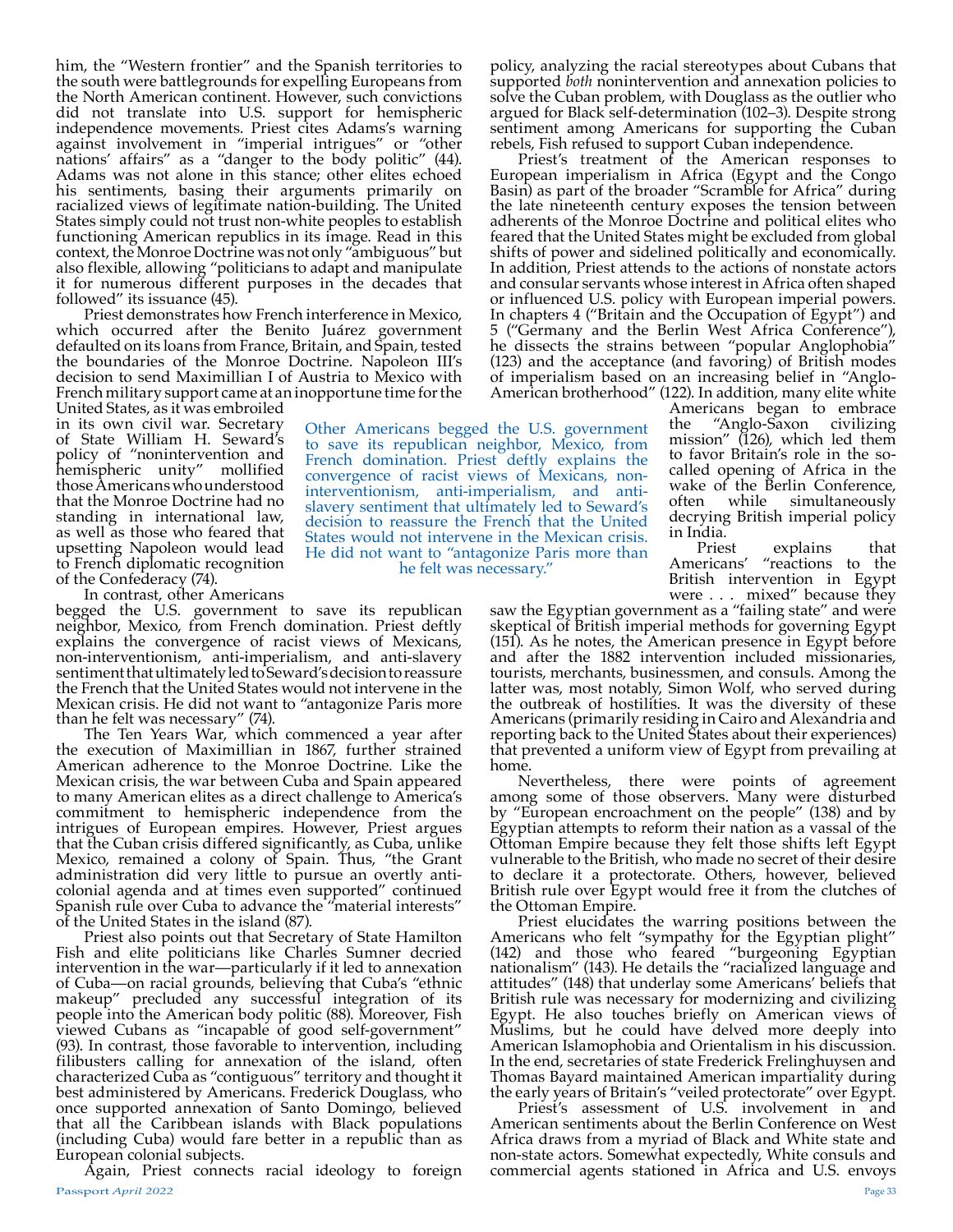extraordinary and minister plenipotentiaries assigned to major European metropoles took an interest in the conference. John A. Kasson, head of the U.S. legation in Berlin, emerged as a major participant in the conference proceedings, along with Henry Sanford, former ambassador to Belgium.

As Priest notes, "American interests in Liberia also encouraged some broader attention to West Africa" (159). African Americans who promoted emigration to Liberia, along with their White supporters, believed that the United States had a vested interest in safeguarding the African republic from European encroachment. Pan-Africanists, many of whom were opposed to or ambivalent about Liberian emigration, argued that Blacks in the diaspora

had a duty to protect Africa from the greed of European imperialists. Still, many elite African Americans<br>approved of the "Europeans' approved of the proclaimed civilizing mission in Africa" (176).

Priest uses the voluminous correspondence between Kasson, Frelinghuysen, Bayard, and Willard Parker Tisdel (a commissioner to the Berlin conference) to illustrate the complexities of the foreign policy implications of American involvement in Africa. Kasson

believed that Africans would benefit from the imposition of "European-styled 'civilization' on them" (181), whereas Tisdel rejected any suggestion that Africans could be induced to work, convert to Christianity, or engage in modern trade relations with the West. While Frelinghuysen supported U.S. participation in the Berlin Conference despite the cynicism of Tisdel and others about the outcome of Kasson's and Sanford's contributions to it, Priest argues that "the U.S. delegation's presence in Berlin was also part of a pattern of experimentation with, assertion, and retraction of American power" characteristic of the period. Moreover, although the incoming administration rejected the Berlin Act, America's "association . . . with internationalism"

could not be ignored (187).<br>Priest concludes his study with a brief discussion of American imperialism and foreign policy in the wake of the Spanish-American and Philippine-American wars, highlighting elite Americans' continued discomfort with acknowledging the United States as an empire. Despite evidence that U.S. continental and overseas expansion mirrored that of the European empires that Americans looked askance at, many political elites continued to reinforce an American exceptionalism narrative. Priest recounts how presidents Cleveland, Harrison, McKinley, and Roosevelt regarded their foreign policies towards the Western Hemisphere, the Pacific, and Asia as fundamentally<br>"unimperial" (201). Moreover, the majority of Americans concurred with these political leaders in viewing U.S. expansion as benevolent, serving to modernize and civilize peoples around the world. Priest concludes that the United States "was not at the vanguard of empire during the final decades of the nineteenth century," but "its intellectual development was still deeply embedded in and influenced by" the "new imperialism" (203).

Priest shines in his close reading of the rhetoric used by U.S. statesmen during these key moments in European imperialist expansion and intervention. He reveals a dynamic dialogue among American elites concerned about the implications of British, Spanish, and French imperial power in the Western Hemisphere as well as in Africa, Asia, and the Pacific. Germany's rise as an imperial power added to their angst. As Priest notes, even with these concerns, many prominent Americans viewed Russia as the exemplar of proper expansion most akin to "Manifest Destiny." From

Arguably, his book is as much a diplomatic history as an intellectual one. He builds his argument on a judicious use of archival sources not simply to paint a coherent historical narrative of America's rise to power from the end of the Civil War to the turn of the twentieth century, but also to demonstrate how a range of elite Americans contributed to

the history of ideas about empire.

Jefferson to Thomas Knox, these men espoused pro-Russia sentiments, and during the British occupation of Egypt they "continued to see Russia as a progressive force" (136). In contrast, other elites echoed the position of the Young American Movement that in the 1840s and '50s warned against the "expansionist and oppressive" Russian Empire (31).

Priest's attention to such fissures in American attitudes toward European imperialism is emblematic of *Designs on Empire*'s venture into American diplomatic historiography, and it broadens scholarship on Gilded Age political thought. Arguably, his book is as much a diplomatic history as an intellectual one. He builds his argument on a judicious use of archival sources not simply to paint a coherent historical

narrative of America's rise to power from the end of the Civil War to the turn of the twentieth century, but also to demonstrate how a range of elite Americans contributed to the history of ideas about empire.

That said, Priest could have included more Black elites and activists in his study. Rightfully, he often quotes or references Frederick Douglass, since Douglass had a national and international reputation as an abolitionist and advocate for Black equality and was minister to Haiti

between 1889 and 1891. Priest also cites Martin Delany, D. Augustus Straker, and W. E. B. DuBois, who, among other Black men, expressed their thoughts on imperialism, empire, and territorial expansion.

However, there were other Black thinkers, particularly Black women, who were assessing imperialism in this era. For example, Anna Julia Cooper, in her book *A Voice from the South* (1892), criticizes imperialism and "manifest destiny" as "Barbarian brag."1 Other Black women, including missionaries in Africa, decried the Scramble for Africa and its potential threat to the sovereignty of Liberia and to the freedom of African peoples. Still others supported the outcome of the partition of Africa, as it allowed them to pursue what they saw as their duty to "uplift" and Christianize Africans as part of their racial destiny, as Michele Mitchell argues.2 In her studies of Black women missionaries who traveled to the Congo during the 1890s, Kimberly D. Hill calls this phenomenon "African American Christian internationalism."3 Including such voices would have strengthened Priest's analysis of elite and popular American responses to European imperialism.

*Designs on Empire* is a much-needed addition to the scholarly study of the "new imperialism" and American empire. Grounded in the historiographies of imperialism and the United States in the World, as well as deep archival and primary source research, the book makes a valuable contribution to our understanding of American diplomacy during the late nineteenth century. It is attentive to the inextricable links between racial ideology, internationalism, and imperialist expansion during the late nineteenth century, and it provides readers with a nuanced interpretation of America's quest to established itself as a power to be reckoned with in global politics.

Notes:

3. Kimberly D. Hill, *A Higher Mission: The Careers of Alonzo and Althea Brown Edmiston in Central Africa* (Lexington, KY, 2020).

<sup>1.</sup> Kathy L. Glass, "Tending to the Roots: Anna Julia Cooper's Sociopolitical Thought and Activism," *Meridians* 6, no.1 (2005): 46. 2. Michele Mitchell, *Righteous Propagation: African Americans and the Politics of Racial Destiny after Reconstruction* (Chapel Hill, NC, 2004).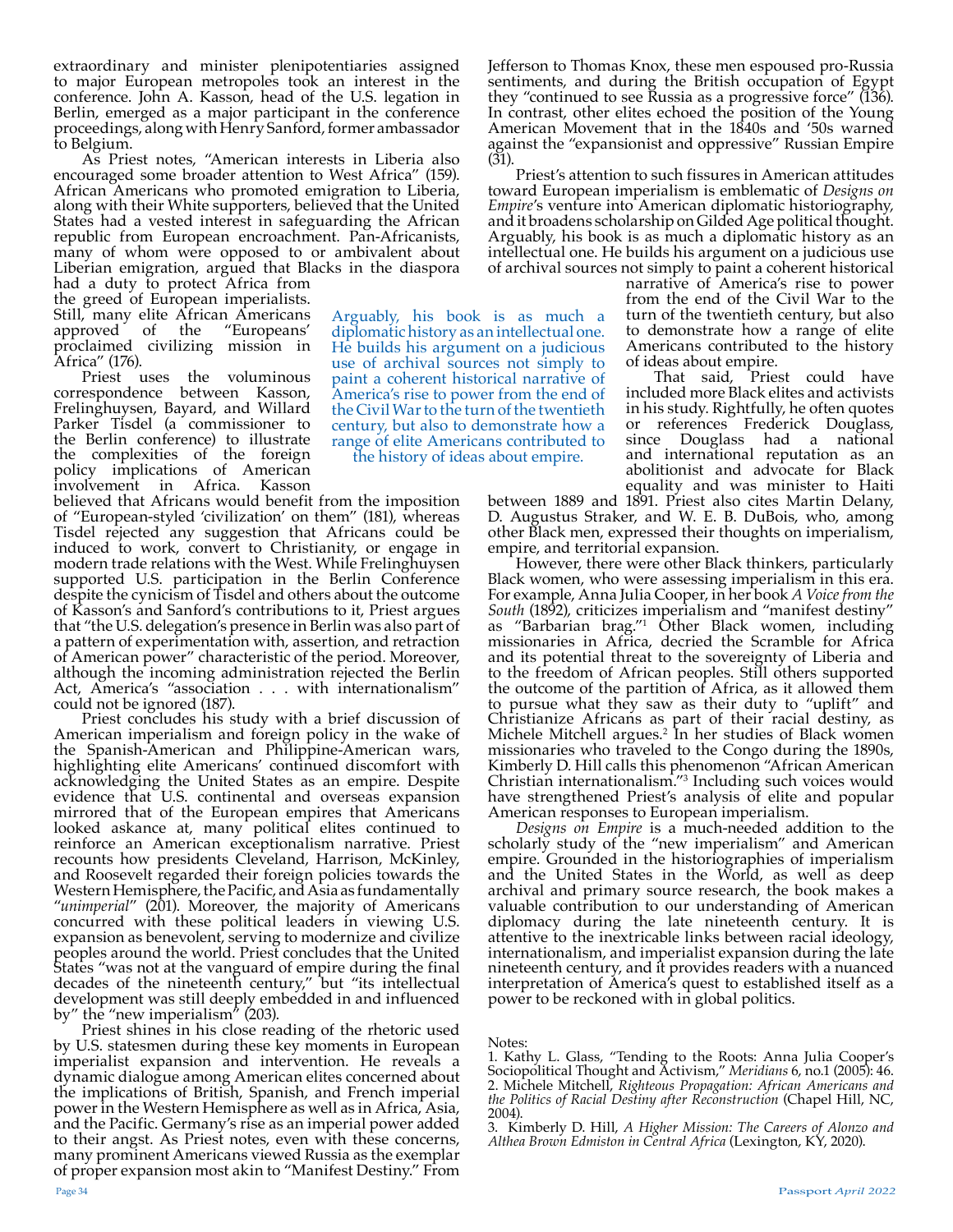## **Author's Response**

## *Andrew Priest*

**S**ending a book out into the world is both an exciting and daunting prospect. This is especially the case when that book is about a topic like empire on which so many brilliant scholars have already written so many and daunting prospect. This is especially the case when that book is about a topic like empire on which so many brilliant scholars have already written so many brilliant things. I am delighted, therefore, that the reviewers think *Designs on Empire* makes a contribution, and, perhaps more important, that the contribution is worth making. I am very grateful to Michael E. Donoghue, Richard S. Fogarty, Andrew M. Johnston, and Jeannette Jones for engaging with the book so fully and for their thoughtful and generous reviews. Thanks also to Andy Johns for organizing this roundtable.

I am pleased all the reviewers agree with me about the need for new work on this topic, especially an intervention that draws us away from the allure of 1898 and war with Spain as the turning point for the United States on the international stage. Since I began research on this book, I have become more and more convinced that understanding the United States as a nation engaged with empire whose policymakers always had imperial aspirations is crucial if we are to comprehend the dynamics of modern American power. In the book, I intended to show that those aspirations were significantly influenced

and shaped by the imperial powers of the day and that leaders in the United States were in constant conversation with those powers—learning from and being shaped by them.

*Designs on Empire* is obviously far from the first book to explore tensions in the course of the history of the United States,

which was an expansionist power that broadly considered itself to be anti-colonial. A vital element of this belief was that U.S. territorial expansion was in some way different from that of the European colonial powers' carving up of territories that were often far from the metropolitan center. Yet in adopting a set of beliefs that broadly aligned with the European worldview, American leaders often agreed that there were circumstances in which advanced "civilizations" (as they saw them) should be exported and perhaps even imposed on others. As Donoghue notes, there is more that could be done to explain what American leaders meant by the term "civilization." In this context, I take it to mean forms of politics, culture, and economics that Americans *and* Europeans took to be acceptable ways<br>to live and prosper.<br>This concept of civilization was also highly racialized,<br>and questions of race certainly dominated much elite

thinking. Jones quite rightly encourages me to say more about Islamophobia and Orientalism as they relate to Egypt and the Ottoman Empire and points me to Black women's voices speaking out on the negative consequences of European imperialism in Africa. In a similar vein, Donoghue and Johnston press me on attitudes toward Native North American cultures: Johnston notes my reluctance to call the removal and extermination of Native Americans what it was, while Donoghue says that I could have made more of the Zapotec heritage of liberal Mexican leader Benito Juárez. All are fair points, and I am committed to taking these challenges forward in future research.

Donoghue's point also leads me to reflect on how putting Juárez himself center-stage could further illuminate American attitudes toward the Mexicans by showing their perceptions of his government during the French intervention in Mexico. It may also help to inform discussions about race in other contexts, especially the Caribbean. On a somewhat similar theme, Johnston notes that I do not say much about how thinking on gender

This concept of civilization was also highly racialized, and questions of race certainly dominated much elite thinking.

factored in here—another fair point. Greater attention to gender would undoubtedly cast new light on what is essentially—or at least has usually been seen asmasculine endeavor.

One way to answer these omissions, as Fogarty notes, might be broadening my source base. Indeed, expressions of ideology in diverse media have become increasingly important to historians. They appear in many different forms, such as nonfiction books, magazines, novels, poems, and travel writing in many mediums. I have touched on this in a previous publication, specifically referencing U.S. author-travelers like Jack London and Mark Twain, but Fogarty is right that I am primarily concerned here with policymakers and those figures who were at least close to power, if not at the center of it.1 Jones makes a similar point about my concern with writing on diplomacy as well as ideology, and I thank her for her generous comments about my close reading of the sources. I did try to balance this with some focus on literary culture as expressed in leading middle-brow journals, especially regarding views of the British Empire, but my concern was, I suppose, always driven by the archival material I thought revealed so much about political and diplomatic mindsets.

I am intrigued by Fogarty's comments on my treatment of the British and French empires. He begins by querying whether my focus on France as a monarchical and imperial power in the 1850s and 1860s led me to overstate American

skepticism about French forms of colonial control. He notes the longevity of the French Third Republic, its rush for overseas colonies in the 1870s and 1880s, and the fact that it incorporated colonial subjects into metropolitan France in a way that might seem to have been more akin to U.S. territorial expansion.

There is much I could say about this, but I will limit myself to a few observations. Firstly, I agree that additional work is needed on the United States and the French Empire during the first decades of the Third Republic. It would, for example, be fascinating to know more about American reactions to the French takeover of Indochina a century before the crisis of American Empire there.

Secondly, I think that attitudes toward republics and monarchies were complex and challenging to categorize. In chapter 3, which deals with the Cuban Ten Years' War, I note that Spain was both a republic and a monarchy during the 1860s and 1870s, but that fact apparently did little to alter American perceptions of its unfitness as a colonial ruler. Perhaps this was because these Spanish regimes were short-lived, unlike the more stable Third Republic, but I do wonder whether shorthand ways of understanding national empires of the day dominated regardless of what was happening in those metropolitan centers. Thirdly, and this idea is related to the previous point, I have increasingly come to think of empires as multifarious—rather than singular—forms of rule. Indeed, Daniel Immerwahr rejects the notion of one American Empire in favor of a "Greater

United States" with various types of governance.<sup>2</sup><br>Finally, Fogarty rightly argues that we cannot take for granted the diplomatic closeness of Britain and the United States, especially compared to France—famously the United States' first ally. Certainly, relations between powers wax and wane, but it is noteworthy that American empire-builders after 1898 remained largely wedded to the idea of Britain as the preeminent imperial power on the planet. They observed more closely than ever the British Empire's overseas enterprises as models for their own empire-building and even provided rhetorical support for British colonial violence in places like southern Africa.<sup>3</sup>

Finally, the reviewers highlight two of the tensions that have accompanied me throughout the research and writing of this book: the question of temporal specificity and the